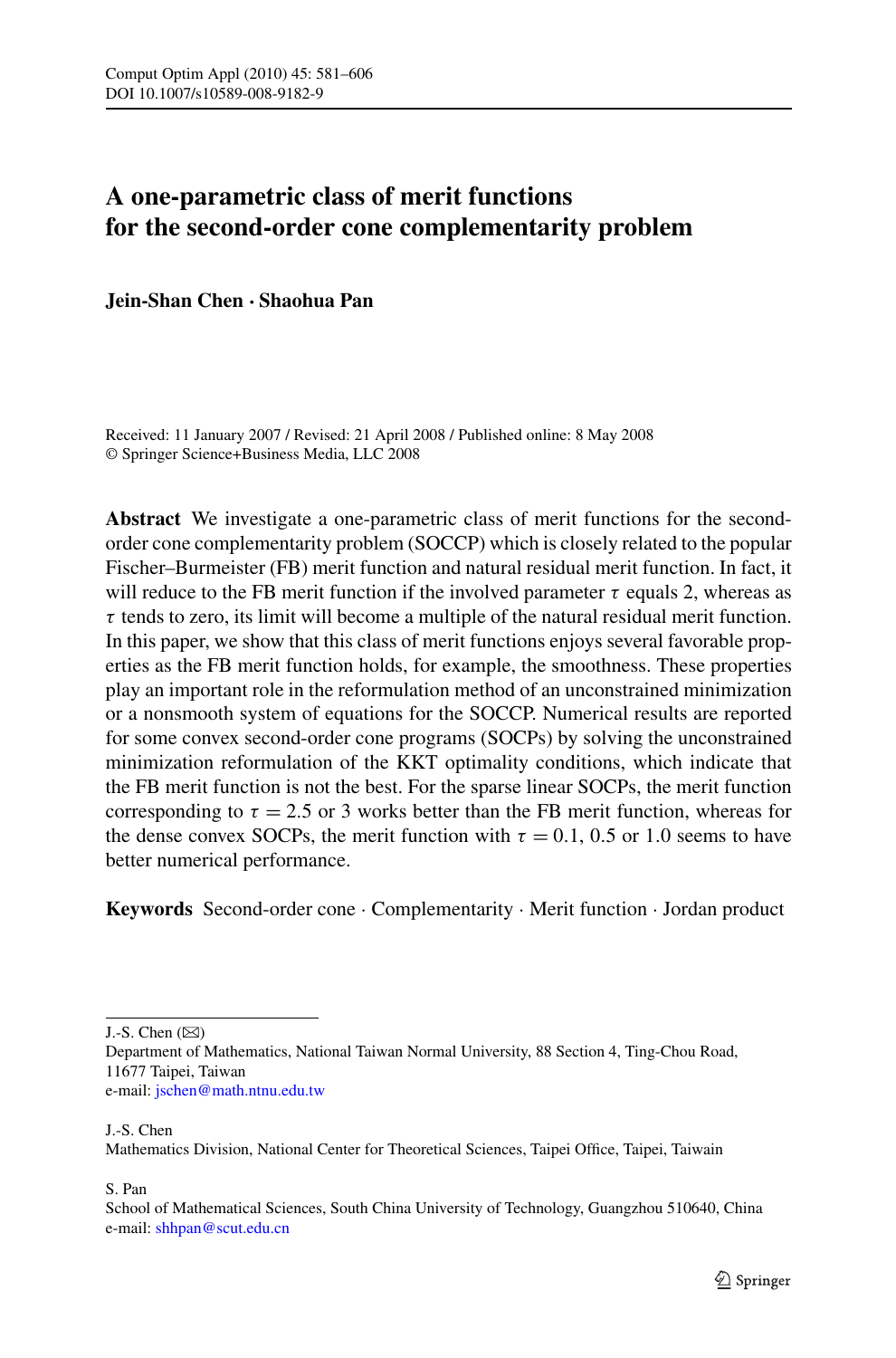## <span id="page-1-0"></span>**1 Introduction**

We consider the conic complementarity problem of finding a vector  $\zeta \in \mathbb{R}^n$  such that

$$
F(\zeta) \in \mathcal{K}, \qquad G(\zeta) \in \mathcal{K}, \qquad \langle F(\zeta), G(\zeta) \rangle = 0, \tag{1}
$$

where  $\langle \cdot, \cdot \rangle$  is the Euclidean inner product,  $F : \mathbb{R}^n \to \mathbb{R}^n$  and  $G : \mathbb{R}^n \to \mathbb{R}^n$  are the mappings assumed to be continuously differentiable throughout this paper, and  $K$  is the Cartesian product of second-order cones (SOCs). In other words,

$$
\mathcal{K} = \mathcal{K}^{n_1} \times \mathcal{K}^{n_2} \times \cdots \times \mathcal{K}^{n_N},\tag{2}
$$

where  $N, n_1, ..., n_N > 1, n_1 + ... + n_N = n$ , and

$$
\mathcal{K}^{n_i} := \{ (x_1, x_2) \in \mathbb{R} \times \mathbb{R}^{n_i - 1} \mid ||x_2|| \le x_1 \},\
$$

with  $\|\cdot\|$  denoting the Euclidean norm and  $\mathcal{K}^1$  denoting the set of nonnegative reals  $\mathbb{R}_+$ . We will refer to  $(1)$ – $(2)$  as the *second-order cone complementarity problem* (SOCCP).

An important special case of the SOCCP corresponds to  $G(\zeta) = \zeta$  for all  $\zeta \in \mathbb{R}^n$ . Then (1) reduces to

$$
F(\zeta) \in \mathcal{K}, \quad \zeta \in \mathcal{K}, \qquad \langle F(\zeta), \zeta \rangle = 0, \tag{3}
$$

which is a natural extension of the nonlinear complementarity problem (NCP) [\[7](#page-24-0), [8](#page-24-0)] with  $K = \mathbb{R}^n_+$ , the nonnegative orthant cone of  $\mathbb{R}^n$ . Another important special case corresponds to the KKT optimality conditions of the convex second-order cone program (CSOCP):

minimize 
$$
g(x)
$$
  
subject to  $Ax = b$ ,  $x \in \mathcal{K}$ , (4)

where  $g : \mathbb{R}^n \to \mathbb{R}$  is a convex twice continuously differentiable function,  $A \in \mathbb{R}^{m \times n}$ has full row rank and  $b \in \mathbb{R}^m$ . From [[4\]](#page-24-0), we know that the KKT conditions of (4), which are sufficient but not necessary for optimality, can be reformulated as  $(1)$  with

$$
F(\zeta) := \bar{x} + (I - A^{T} (AA^{T})^{-1} A) \zeta, \qquad G(\zeta) := \nabla g(F(\zeta)) - A^{T} (AA^{T})^{-1} A \zeta,
$$
 (5)

where  $\bar{x} \in \mathbb{R}^n$  is any point such that  $A\bar{x} = b$ . When *g* is linear, the CSOCP reduces to the linear SOCP which arises in numerous applications in engineering design, finance, robust optimization, and includes as special cases convex quadratically constrained quadratic programs and linear programs; see [[1,](#page-24-0) [13\]](#page-24-0) and references therein.

There have been various methods proposed for solving SOCPs and SOCCPs. They include the interior-point methods [[2,](#page-24-0) [3,](#page-24-0) [15](#page-24-0), [16,](#page-24-0) [19](#page-25-0)], the non-interior smoothing Newton methods  $[6, 9]$  $[6, 9]$  $[6, 9]$  $[6, 9]$ , and the smoothing-regularization method  $[11]$  $[11]$  $[11]$ . Recently, there was an alternative method [\[4](#page-24-0)] based on reformulating the SOCCP as an unconstrained minimization problem. In that approach, it aims to find a function  $\psi : \mathbb{R}^n \times \mathbb{R}^n \to \mathbb{R}_+$ satisfying

$$
\psi(x, y) = 0 \iff x \in \mathcal{K}, y \in \mathcal{K}, \langle x, y \rangle = 0,
$$
\n(6)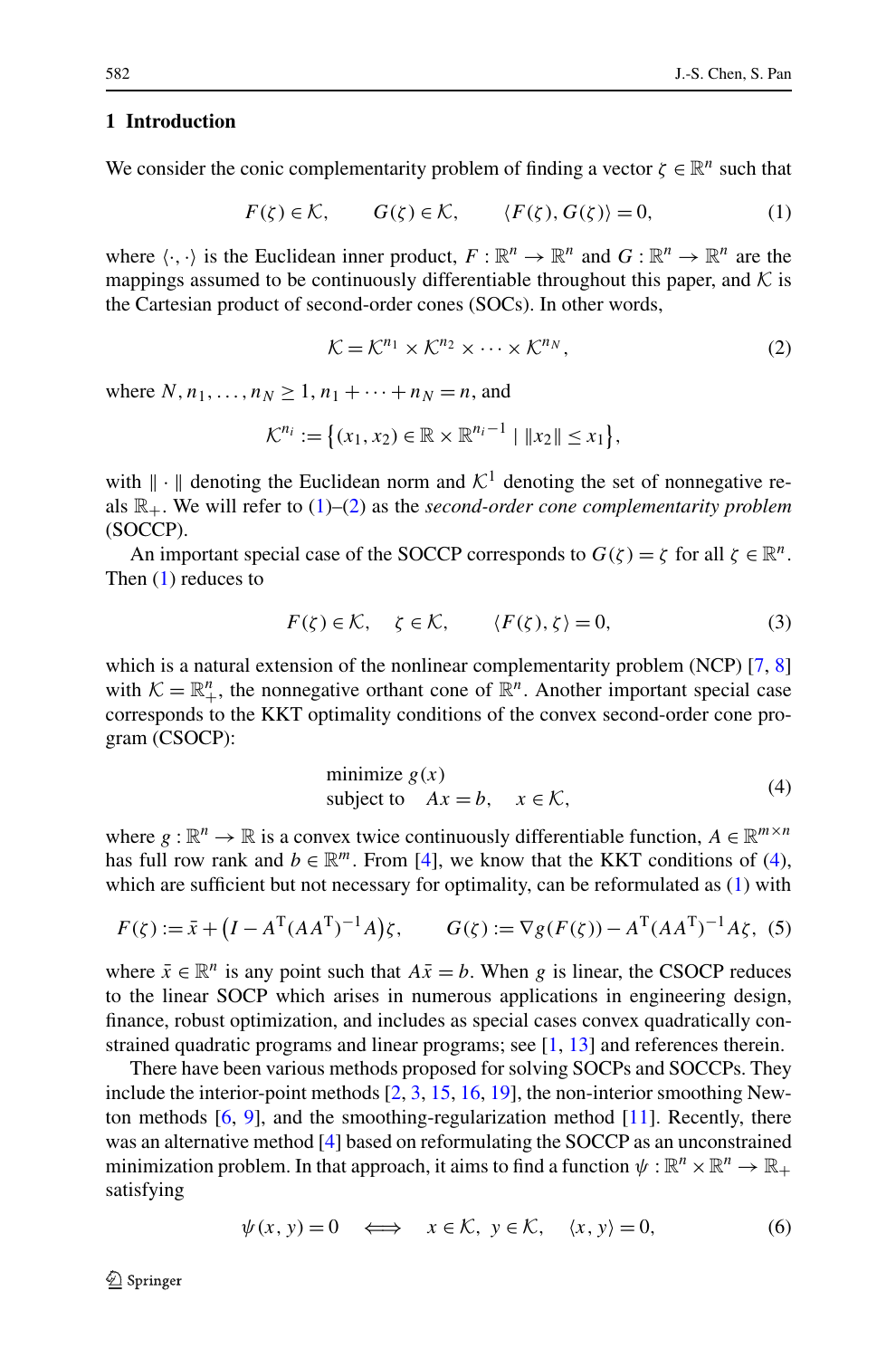<span id="page-2-0"></span>so that the SOCCP can be reformulated as an unconstrained minimization problem

$$
\min_{\zeta \in \mathbb{R}^n} f(\zeta) := \psi(F(\zeta), G(\zeta)).
$$

We call such  $\psi$  a *merit function* associated with the cone K.

A popular choice of  $\psi$  is the Fischer–Burmeister (FB) merit function

$$
\psi_{\text{FB}}(x, y) := \frac{1}{2} ||\phi_{\text{FB}}(x, y)||^2, \tag{7}
$$

where  $\phi_{FB} : \mathbb{R}^n \times \mathbb{R}^n \to \mathbb{R}^n$  is the vector-valued FB function defined by

$$
\phi_{\text{FB}}(x, y) := (x^2 + y^2)^{1/2} - (x + y),\tag{8}
$$

with  $x^2 = x \circ x$  denoting the Jordan product between *x* and itself,  $x^{1/2}$  being a vector such that  $(x^{1/2})^2 = x$ , and  $x + y$  meaning the usual componentwise addition of vectors. The function  $\psi_{FR}$  was studied in [[4\]](#page-24-0) and particularly shown to be continuously differentiable (smooth). Another popular choice of  $\psi$  is the natural residual merit function

$$
\psi_{NR}(x, y) := \frac{1}{2} ||\phi_{NR}(x, y)||^2,
$$

where  $\phi_{\text{NP}} : \mathbb{R}^n \times \mathbb{R}^n \to \mathbb{R}^n$  is the vector-valued natural residual function given by

$$
\phi_{NR}(x, y) := x - (x - y)_+
$$

with  $(\cdot)_+$  meaning the projection in the Euclidean norm onto K. The function  $\phi_{NP}$ was studied in [\[9](#page-24-0), [11\]](#page-24-0) which is involved in smoothing methods for the SOCCP. Compared with the FB merit function  $\psi_{FB}$ , the function  $\psi_{NR}$  has a drawback, i.e., its non-differentiability.

In this paper, we will investigate the following one-parametric class of functions

$$
\psi_{\tau}(x, y) := \frac{1}{2} ||\phi_{\tau}(x, y)||^2, \tag{9}
$$

where  $\tau$  is a fixed parameter from (0, 4) and  $\phi_{\tau} : \mathbb{R}^n \times \mathbb{R}^n \to \mathbb{R}^n$  is defined by

$$
\phi_{\tau}(x, y) := [(x - y)^2 + \tau (x \circ y)]^{1/2} - (x + y). \tag{10}
$$

Specifically, we prove that  $\psi_{\tau}$  is a merit function associated with K which is continuously differentiable everywhere with computable gradient formulas (see Propositions [3.1](#page-4-0)[–3.3\)](#page-10-0), and hence the SOCCP can be reformulated as an unconstrained smooth minimization

$$
\min_{\zeta \in \mathbb{R}^n} f_\tau(\zeta) := \psi_\tau(F(\zeta), G(\zeta)).\tag{11}
$$

Also, we show that every stationary point of  $f<sub>r</sub>$  solves the SOCCP under the condition that  $\nabla F$  and  $-\nabla G$  are column monotone (see Proposition [4.1\)](#page-17-0). Observe that  $\phi_{\tau}$ reduces to  $\phi_{FR}$  when  $\tau = 2$ , whereas its limit as  $\tau \to 0$  becomes a multiple of  $\phi_{NR}$ .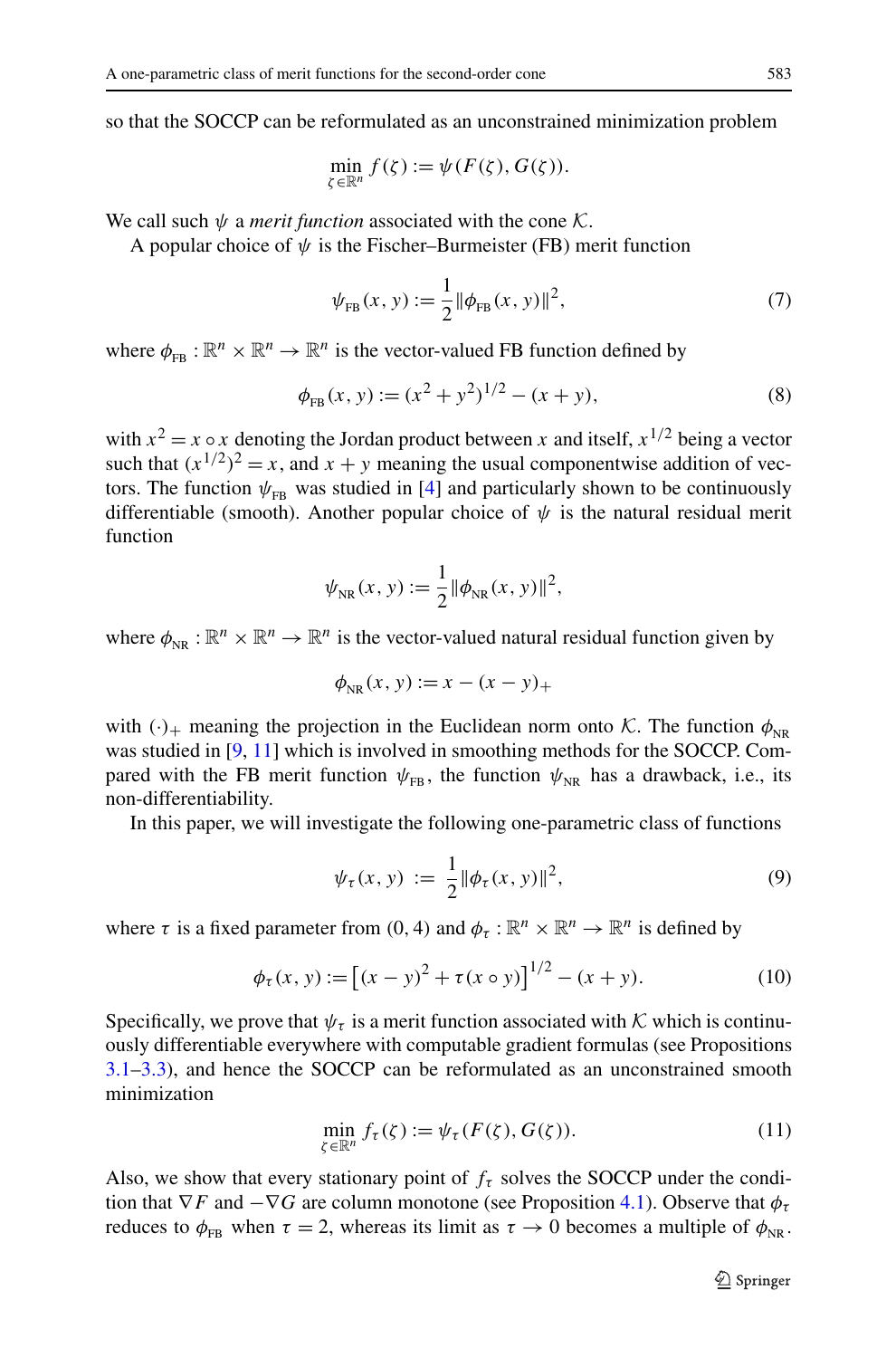<span id="page-3-0"></span>Thus, this class of merit functions has a close relation to two of the most important merit functions so that a closer look and study for it is worthwhile. In addition, this study is motivated by the work  $[12]$  $[12]$  where  $\phi_{\tau}$  was used to develop a nonsmooth Newton method for the NCP. This paper is mainly concerned with the merit function approach based on the unconstrained minimization problem ([11\)](#page-2-0). Numerical results are also reported for some convex SOCPs, which indicate that  $\psi_{\tau}$  can be an alternative for  $\psi_{FB}$  if a suitable  $\tau$  is selected.

Throughout this paper,  $\mathbb{R}^n$  denotes the space of *n*-dimensional real column vectors, and  $\mathbb{R}^{n_1} \times \cdots \times \mathbb{R}^{n_m}$  is identified with  $\mathbb{R}^{n_1+\cdots+n_m}$ . Thus,  $(x_1,\ldots,x_m) \in \mathbb{R}^{n_1} \times$  $\cdots \times \mathbb{R}^{n_m}$  is viewed as a column vector in  $\mathbb{R}^{n_1 + \cdots + n_m}$ . The notation *I* denotes an identity matrix of suitable dimension, and  $int(K^n)$  denotes the interior of  $K^n$ . For any differentiable mapping  $F : \mathbb{R}^n \to \mathbb{R}^m$ ,  $\nabla F(x) \in \mathbb{R}^{n \times m}$  denotes the transposed Jacobian of *F* at *x*. For a symmetric matrix *A*, we write  $A \succeq O$  (respectively,  $A \succ O$ ) to mean *A* is positive semidefinite (respectively, positive definite). For nonnegative *α* and *β*, we write *α* = *O*(*β*) to mean *α* ≤ *Cβ*, with *C* > 0 independent of *α* and *β*. Without loss of generality, in the rest of this paper we assume that  $K = \mathcal{K}^n$  ( $n > 1$ ). All analysis can be carried over to the general case where  $K$  has the structure as ([2\)](#page-1-0). In addition, we always assume that  $\tau$  satisfies  $0 < \tau < 4$ .

# **2 Preliminaries**

It is known that  $K^n$   $(n > 1)$  is a closed convex self-dual cone with nonempty interior

$$
int(\mathcal{K}^n) := \{ x = (x_1, x_2) \in \mathbb{R} \times \mathbb{R}^{n-1} \mid x_1 > \|x_2\| \}.
$$

For any  $x = (x_1, x_2), y = (y_1, y_2) \in \mathbb{R} \times \mathbb{R}^{n-1}$ , the *Jordan product* of x and y is defined by

$$
x \circ y := (\langle x, y \rangle, y_1x_2 + x_1y_2). \tag{12}
$$

The Jordan product, unlike scalar or matrix multiplication, is not associative, which is a main source on complication in the analysis of SOCCP. The identity element under this product is  $e := (1, 0, \ldots, 0)^T \in \mathbb{R}^n$ . For any  $x = (x_1, x_2) \in \mathbb{R} \times \mathbb{R}^{n-1}$ , the *determinant* of *x* is defined by  $\det(x) := x_1^2 - ||x_2||^2$ . If  $\det(x) \neq 0$ , then *x* is said to be *invertible*. If *x* is invertible, there exists a unique  $y = (y_1, y_2) \in \mathbb{R} \times \mathbb{R}^{n-1}$  satisfying  $x \circ y = y \circ x = e$ . We call this *y* the inverse of *x* and denote it by  $x^{-1}$ . For each *x* =  $(x_1, x_2)$  ∈ ℝ  $\times$  ℝ<sup>*n*-1</sup>, let

$$
L_x := \begin{bmatrix} x_1 & x_2^{\mathrm{T}} \\ x_2 & x_1 I \end{bmatrix} . \tag{13}
$$

It is easily verified that  $L_x y = x \circ y$  and  $L_{x+y} = L_x + L_y$  for any  $x, y \in \mathbb{R}^n$ , but generally  $L_x^2 = L_x L_x \neq L_{x^2}$  and  $L_x^{-1} \neq L_{x^{-1}}$ . If  $L_x$  is invertible, then the inverse of  $L_x$  is given by

$$
L_x^{-1} = \frac{1}{\det(x)} \begin{bmatrix} x_1 & -x_2^{\mathrm{T}} \\ -x_2 & \frac{\det(x)}{x_1} I + \frac{1}{x_1} x_2 x_2^{\mathrm{T}} \end{bmatrix} . \tag{14}
$$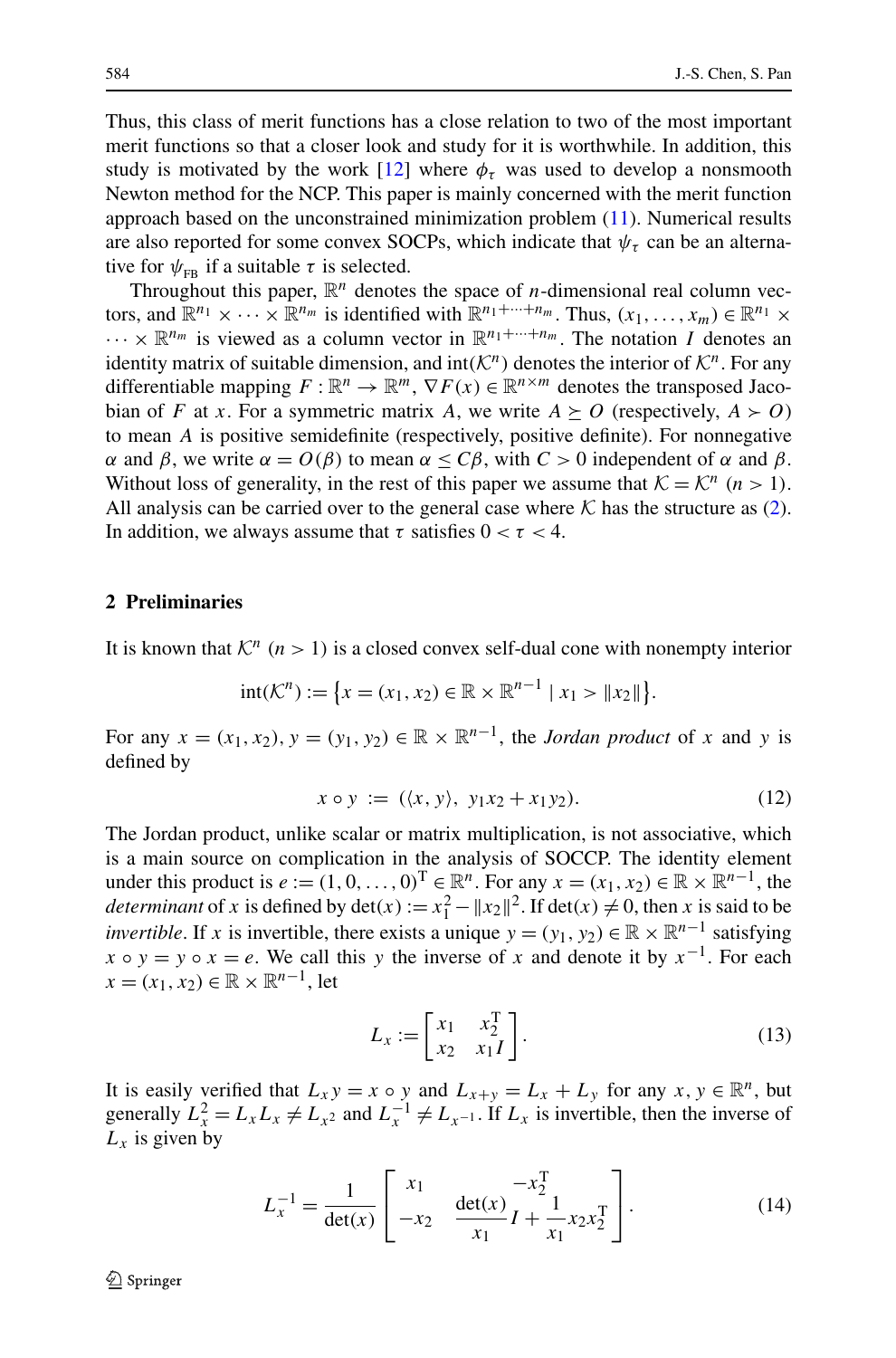<span id="page-4-0"></span>We next recall from [[9\]](#page-24-0) that each  $x = (x_1, x_2) \in \mathbb{R} \times \mathbb{R}^{n-1}$  admits a spectral factorization, associated with  $\mathcal{K}^n$ , of the form

$$
x = \lambda_1(x) \cdot u_x^{(1)} + \lambda_2(x) \cdot u_x^{(2)},
$$

where  $\lambda_1(x)$ ,  $\lambda_2(x)$  and  $u_x^{(1)}$ ,  $u_x^{(2)}$  are the spectral values and the associated spectral vectors of *x* given by

$$
\lambda_i(x) = x_1 + (-1)^i ||x_2||,
$$
\n $u_x^{(i)} = \frac{1}{2}(1, (-1)^i \bar{x}_2)$  for  $i = 1, 2,$ 

with  $\bar{x}_2 = \frac{x_2}{|x_2|}$  if  $x_2 \neq 0$ , and otherwise  $\bar{x}_2$  being any vector in  $\mathbb{R}^{n-1}$  such that  $\|\bar{x}_2\| = 1$ . If  $\bar{x}_2 \neq 0$ , the factorization is unique. The spectral factorization of *x* has various interesting properties; see [[9\]](#page-24-0). We list three properties that will be used later.

#### **Property 2.1**

(a) 
$$
x^2 = \lambda_1^2(x) \cdot u_x^{(1)} + \lambda_2^2(x) \cdot u_x^{(2)} \in \mathcal{K}^n
$$
 for any  $x \in \mathbb{R}^n$ .  
\n(b) If  $x \in \mathcal{K}^n$ , then  $x^{1/2} = \sqrt{\lambda_1(x)} \cdot u_x^{(1)} + \sqrt{\lambda_2(x)} \cdot u_x^{(2)} \in \mathcal{K}^n$ .  
\n(c)  $x \in \mathcal{K}^n \iff \lambda_1(x) \ge 0 \iff L_x \ge 0$ ,  $x \in \text{int}(\mathcal{K}^n) \iff \lambda_1(x) > 0 \iff L_x > 0$ .

## **3 Smoothness of the function** *ψτ*

In this section we will show that  $\psi_{\tau}$  defined by [\(9](#page-2-0)) is a smooth merit function. First, by Properties 2.1(a) and (b),  $\phi_{\tau}$  and  $\psi_{\tau}$  are well-defined since for any *x*,  $y \in \mathbb{R}^{n}$ , we can verify that

$$
(x - y)^2 + \tau (x \circ y) = \left(x + \frac{\tau - 2}{2}y\right)^2 + \frac{\tau (4 - \tau)}{4}y^2
$$

$$
= \left(y + \frac{\tau - 2}{2}x\right)^2 + \frac{\tau (4 - \tau)}{4}x^2 \in \mathcal{K}^n. \tag{15}
$$

The following proposition shows that  $\psi_{\tau}$  is indeed a merit function associated with  $K^n$ .

**Proposition 3.1** *Let*  $\psi_{\tau}$  *and*  $\phi_{\tau}$  *be given as in* [\(9](#page-2-0)) *and* ([10\)](#page-2-0), *respectively. Then*,

 $\psi_{\tau}(x, y) = 0 \iff \phi_{\tau}(x, y) = 0 \iff x \in \mathcal{K}^n, \quad y \in \mathcal{K}^n, \quad \langle x, y \rangle = 0.$ 

*Proof* The first equivalence is clear by the definition of  $\psi_{\tau}$ . We consider the second one.

" $\Leftarrow$ ". Since  $x \in \mathcal{K}$ ,  $y \in \mathcal{K}$  and  $\langle x, y \rangle = 0$ , we have  $x \circ y = 0$ . Substituting it into the expression of  $\phi_{\tau}(x, y)$  then yields that  $\phi_{\tau}(x, y) = (x^2 + y^2)^{1/2} - (x + y) =$  $\phi_{FB}(x, y)$ . From Proposition 2.1 of [[9\]](#page-24-0), we immediately obtain  $\phi_{\tau}(x, y) = 0$ .

"⇒". Suppose that  $\phi_{\tau}(x, y) = 0$ . Then,  $x + y = [(x - y)^2 + \tau(x \circ y)]^{1/2}$ . Squaring both sides yields  $x \circ y = 0$ . This implies that  $x + y = (x^2 + y^2)^{1/2}$ , i.e.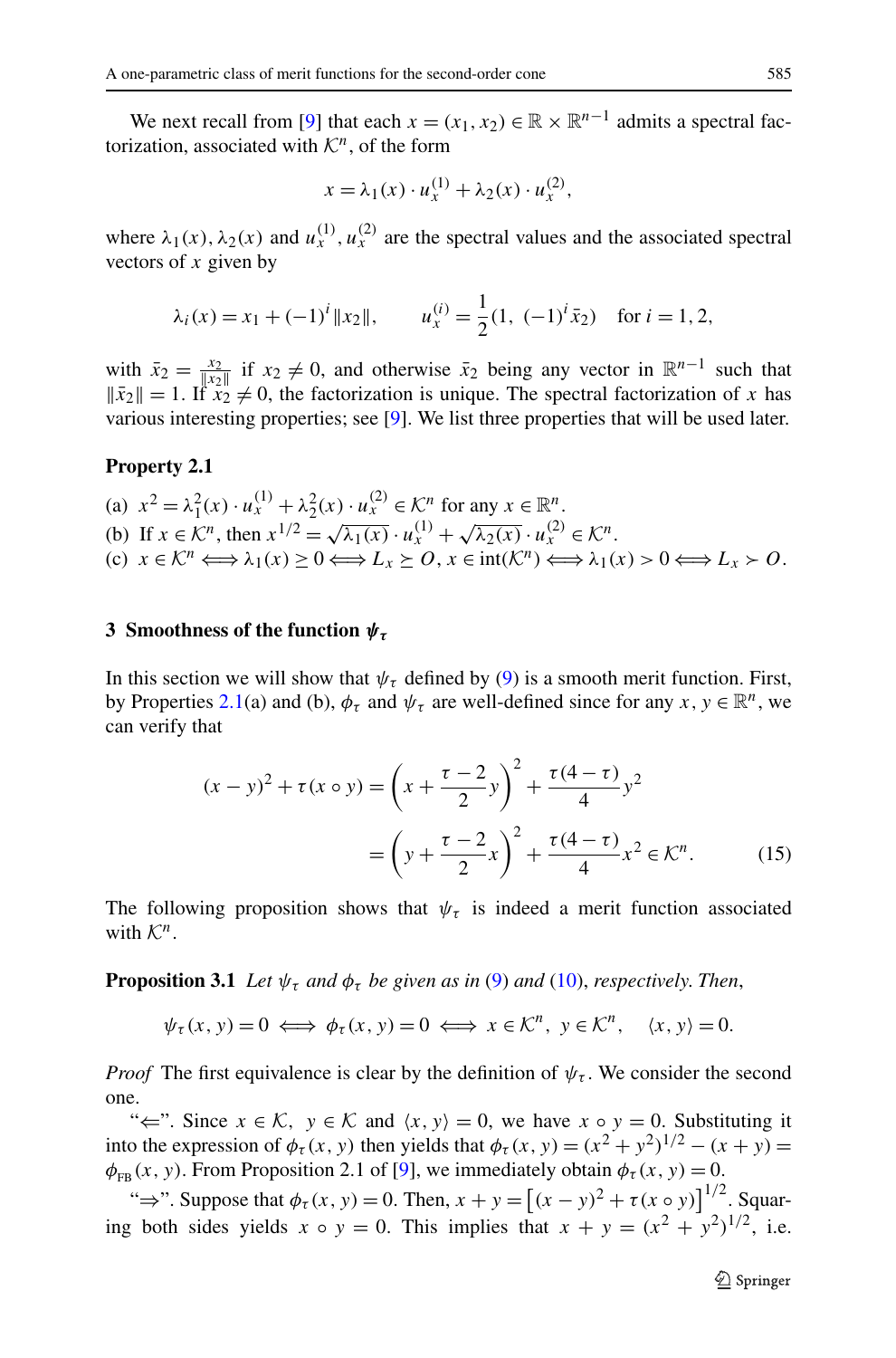<span id="page-5-0"></span> $\phi_{FB}(x, y) = 0$ . From Proposition 2.1 of [\[9](#page-24-0)], it then follows that  $x \in \mathcal{K}^n$ ,  $y \in \mathcal{K}^n$  and  $\langle x, y \rangle = 0$ .  $\langle x, y \rangle = 0.$ 

In what follows, we focus on the proof of the smoothness of  $\psi_{\tau}$ . We first introduce some notation that will be used in the sequel. For any  $x = (x_1, x_2), y = (y_1, y_2) \in$  $\mathbb{R} \times \mathbb{R}^{n-1}$ , let

$$
w = (w_1, w_2) = w(x, y) := (x - y)^2 + \tau (x \circ y),
$$
  
\n
$$
z = (z_1, z_2) = z(x, y) := [(x - y)^2 + \tau (x \circ y)]^{1/2}.
$$
\n(16)

Then,  $w \in \mathcal{K}^n$  and  $z \in \mathcal{K}^n$ . Moreover, by the definition of Jordan product,

$$
w_1 = w_1(x, y) = ||x||^2 + ||y||^2 + (\tau - 2)x^T y,
$$
  
\n
$$
w_2 = w_2(x, y) = 2(x_1x_2 + y_1y_2) + (\tau - 2)(x_1y_2 + y_1x_2).
$$
\n(17)

Let  $\lambda_1(w)$  and  $\lambda_2(w)$  be the spectral values of *w*. By Property [2.1](#page-4-0)(b), we have that

$$
z_1 = z_1(x, y) = \frac{\sqrt{\lambda_2(w)} + \sqrt{\lambda_1(w)}}{2},
$$
  
\n
$$
z_2 = z_2(x, y) = \frac{\sqrt{\lambda_2(w)} - \sqrt{\lambda_1(w)}}{2} \bar{w}_2,
$$
\n(18)

where  $\bar{w}_2 := \frac{w_2}{\|w_2\|}$  if  $w_2 \neq 0$  and otherwise  $\bar{w}_2$  is any vector in  $\mathbb{R}^{n-1}$  satisfying  $\|\bar{w}_2\| = 1.$ 

The following technical lemma describes the behavior of *x*, *y* when  $w = (x$  $y$ <sup>2</sup> +  $\tau(x \circ y)$  is on the boundary of  $\mathcal{K}^n$ . In fact, it may be viewed as an extension of [\[4](#page-24-0), Lemma 3.2].

**Lemma 3.1** *For any*  $x = (x_1, x_2), y = (y_1, y_2) \in \mathbb{R} \times \mathbb{R}^{n-1}$ , *if*  $w \notin \text{int}(\mathcal{K}^n)$ , *then* 

$$
x_1^2 = ||x_2||^2, \t y_1^2 = ||y_2||^2, \t x_1y_1 = x_2^{\mathrm{T}}y_2, \t x_1y_2 = y_1x_2; \t (19)
$$
  

$$
x_1^2 + y_1^2 + (\tau - 2)x_1y_1 = ||x_1x_2 + y_1y_2 + (\tau - 2)x_1y_2||
$$
  

$$
= ||x_2||^2 + ||y_2||^2 + (\tau - 2)x_2^{\mathrm{T}}y_2.
$$
 (20)

*If, in addition,*  $(x, y) \neq (0, 0)$ *, then*  $w_2 \neq 0$ *, and furthermore,* 

$$
x_2^T \frac{w_2}{\|w_2\|} = x_1, \qquad x_1 \frac{w_2}{\|w_2\|} = x_2, \qquad y_2^T \frac{w_2}{\|w_2\|} = y_1, \qquad y_1 \frac{w_2}{\|w_2\|} = y_2. \tag{21}
$$

*Proof* Since  $w = (x - y)^2 + \tau(x \circ y) \notin \text{int}(\mathcal{K}^n)$ , using ([15\)](#page-4-0) and [[4,](#page-24-0) Lemma 3.2] yields

$$
\left(x_1 + \frac{\tau - 2}{2}y_1\right)^2 = \left\|x_2 + \frac{\tau - 2}{2}y_2\right\|^2, \qquad y_1^2 = \|y_2\|^2,
$$

$$
\left(x_1 + \frac{\tau - 2}{2}y_1\right)y_2 = \left(x_2 + \frac{\tau - 2}{2}y_2\right)y_1,
$$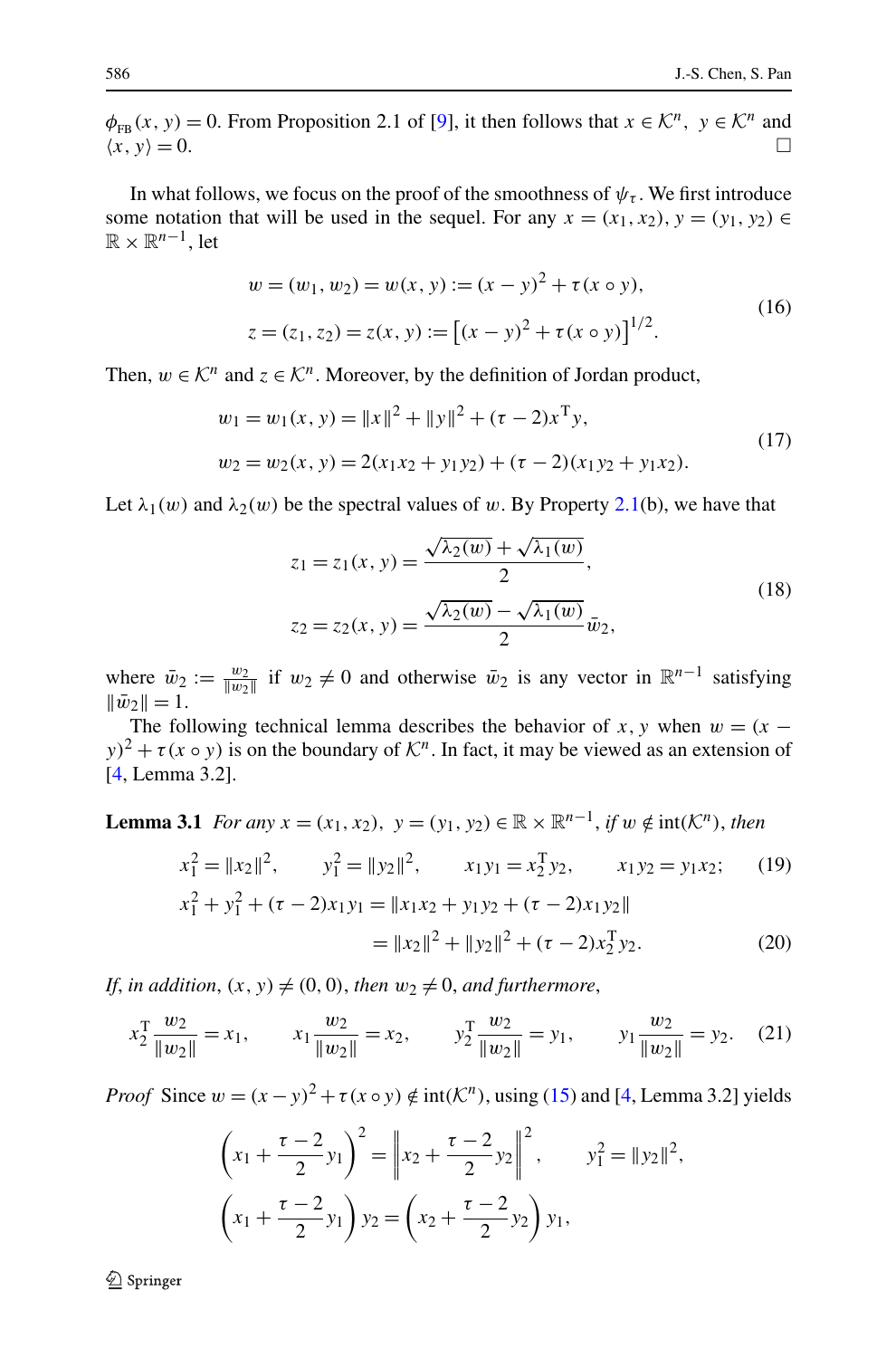<span id="page-6-0"></span>
$$
\left(x_1 + \frac{\tau - 2}{2}y_1\right)y_1 = \left(x_2 + \frac{\tau - 2}{2}y_2\right)^T y_2;
$$
\n
$$
\left(y_1 + \frac{\tau - 2}{2}x_1\right)^2 = \left\|y_2 + \frac{\tau - 2}{2}x_2\right\|^2, \qquad x_1^2 = \|x_2\|^2,
$$
\n
$$
\left(y_1 + \frac{\tau - 2}{2}x_1\right)x_2 = \left(y_2 + \frac{\tau - 2}{2}x_2\right)x_1,
$$
\n
$$
\left(y_1 + \frac{\tau - 2}{2}x_1\right)x_1 = \left(y_2 + \frac{\tau - 2}{2}x_2\right)^T x_2.
$$

From these equalities, we readily get the results in [\(19](#page-5-0)). Since  $w \in \mathcal{K}^n$  but  $w \notin$  $int(K^n)$ , we have  $||x||^2 + ||y||^2 + (\tau - 2)x^T y = ||2x_1x_2 + 2y_1y_2 + (\tau - 2)(x_1y_2 + 2y_2y_1 + 2y_1y_2 + \tau - 2)$ *y*<sub>1</sub>*x*<sub>2</sub>) $\|$  by  $\lambda_1(w) = 0$ . Applying the relations in ([19\)](#page-5-0) then gives the equalities in ([20\)](#page-5-0). If, in addition,  $(x, y) \neq (0, 0)$ , then it is clear that  $||x_1x_2 + y_1y_2 + (\tau - 2)x_1y_2|| =$  $x_1^2 + y_1^2 + (\tau - 2)x_1y_1 \neq 0$ . To prove the equalities in [\(21](#page-5-0)), it suffices to verify that  $x_2^T \frac{w_2}{|w_2|} = x_1$  and  $x_1 \frac{w_2}{|w_2|} = x_2$  by the symmetry of *x* and *y* in *w*. The verifications are straightforward by  $\overline{20}$  and  $x_1y_2 = y_1x_2$ .

By Lemma [3.1,](#page-5-0) when  $w \notin \text{int}(\mathcal{K}^n)$ , the spectral values of w are calculated as follows:

$$
\lambda_1(w) = 0, \qquad \lambda_2(w) = 4\left(x_1^2 + y_1^2 + (\tau - 2)x_1y_1\right). \tag{22}
$$

If  $(x, y) \neq (0, 0)$  also holds, then using  $(18)$  $(18)$ ,  $(20)$  $(20)$  and  $(22)$  yields that

$$
z_1(x, y) = \sqrt{x_1^2 + y_1^2 + (\tau - 2)x_1y_1}, \qquad z_2(x, y) = \frac{x_1x_2 + y_1y_2 + (\tau - 2)x_1y_2}{\sqrt{x_1^2 + y_1^2 + (\tau - 2)x_1y_1}}.
$$

Thus, if  $(x, y) \neq (0, 0)$  and  $(x - y)^2 + \tau(x \circ y) \notin \text{int}(\mathcal{K}^n)$ ,  $\phi_\tau(x, y)$  can be rewritten as

$$
\phi_{\tau}(x, y) = z(x, y) - (x + y) = \begin{pmatrix} \sqrt{x_1^2 + y_1^2 + (\tau - 2)x_1y_1} - (x_1 + y_1) \\ \frac{x_1x_2 + y_1y_2 + (\tau - 2)x_1y_2}{\sqrt{x_1^2 + y_1^2 + (\tau - 2)x_1y_1}} - (x_2 + y_2) \end{pmatrix}.
$$
 (23)

This specific expression will be employed in the proof of the following main result.

**Proposition 3.2** *The function*  $\psi_{\tau}$  *given by* [\(9](#page-2-0)) *is differentiable at every*  $(x, y) \in \mathbb{R}^n \times$  $\mathbb{R}^n$ . *Moreover*,  $\nabla_x \psi_\tau(0,0) = \nabla_y \psi_\tau(0,0) = 0$ ; *if*  $(x - y)^2 + \tau(x \circ y) \in \text{int}(\mathcal{K}^n)$ , *then* 

$$
\nabla_x \psi_\tau(x, y) = \left[L_{x + \frac{\tau - 2}{2}y} L_z^{-1} - I\right] \phi_\tau(x, y),
$$
\n
$$
\nabla_y \psi_\tau(x, y) = \left[L_{y + \frac{\tau - 2}{2}x} L_z^{-1} - I\right] \phi_\tau(x, y);
$$
\n(24)

 $\bigcirc$  Springer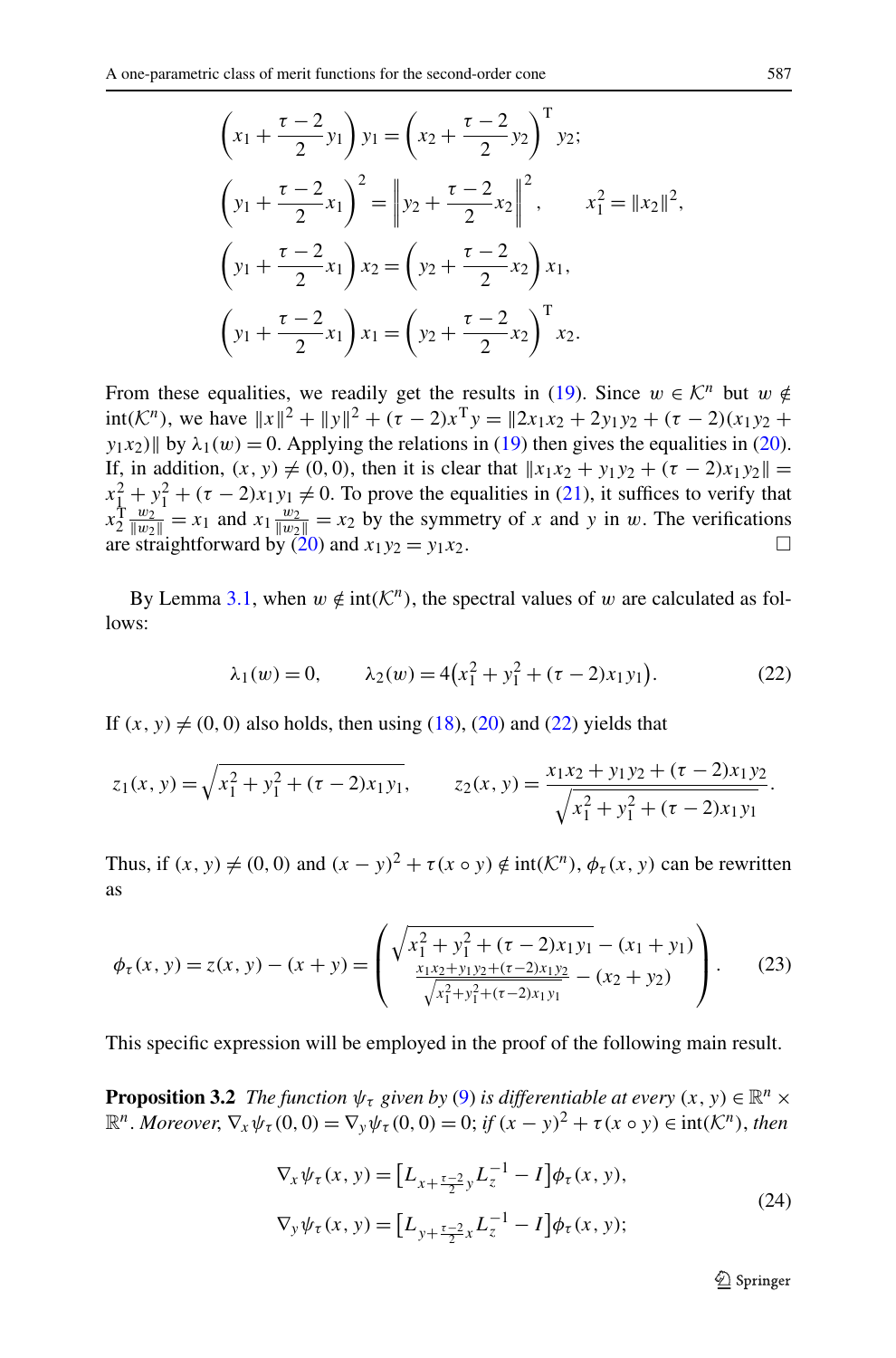<span id="page-7-0"></span> $if (x, y) \neq (0, 0)$  *and*  $(x - y)^2 + \tau(x \circ y) \notin \text{int}(\mathcal{K}^n)$ , *then*  $x_1^2 + y_1^2 + (\tau - 2)x_1y_1 \neq 0$ *and*

$$
\nabla_x \psi_\tau(x, y) = \left[ \frac{x_1 + \frac{\tau - 2}{2} y_1}{\sqrt{x_1^2 + y_1^2 + (\tau - 2) x_1 y_1}} - 1 \right] \phi_\tau(x, y),
$$
\n
$$
\nabla_y \psi_\tau(x, y) = \left[ \frac{y_1 + \frac{\tau - 2}{2} x_1}{\sqrt{x_1^2 + y_1^2 + (\tau - 2) x_1 y_1}} - 1 \right] \phi_\tau(x, y).
$$
\n(25)

*Proof Case* (1):  $(x, y) = (0, 0)$ . For any  $u = (u_1, u_2), v = (v_1, v_2) \in \mathbb{R} \times \mathbb{R}^{n-1}$ , let *μ*<sub>1</sub>*, μ*<sub>2</sub> be the spectral values of  $(u - v)^2 + \tau(u \circ v)$  and  $\xi^{(1)}$ ,  $\xi^{(2)}$  be the spectral vectors. Then,

$$
2\left[\psi_{\tau}(u,v) - \psi_{\tau}(0,0)\right] = \left\|\left[u^2 + v^2 + (\tau - 2)(u \circ v)\right]^{1/2} - u - v\right\|^2
$$

$$
= \left\|\sqrt{\mu_1}\,\xi^{(1)} + \sqrt{\mu_2}\,\xi^{(2)} - u - v\right\|^2
$$

$$
\leq \left(\sqrt{2\mu_2} + \|u\| + \|v\|\right)^2.
$$

In addition, from the definition of spectral value, it follows that

$$
\mu_2 = ||u||^2 + ||v||^2 + (\tau - 2)u^{\mathrm{T}}v + 2(u_1u_2 + v_1v_2) + (\tau - 2)(u_1v_2 + v_1u_2)
$$
  
\n
$$
\leq 2||u||^2 + 2||v||^2 + 3|\tau - 2||u|| ||v|| \leq 5(||u||^2 + ||v||^2).
$$

Now combining the last two equations, we have  $\psi_{\tau}(u, v) - \psi_{\tau}(0, 0) = O(||u||^2 +$ *v*<sup>2</sup>). This shows that  $\psi_{\tau}$  is differentiable at (0*,* 0*)* with  $\nabla_{x}\psi_{\tau}$  (0*,* 0*)* =  $\nabla_{\mathbf{v}} \psi_{\tau}(\mathbf{0},\mathbf{0}) = 0.$ 

*Case* (2):  $(x - y)^2 + \tau(x \circ y) \in \text{int}(\mathcal{K}^n)$ . By [[5,](#page-24-0) Proposition 5],  $z(x, y)$  defined by [\(18](#page-5-0)) is continuously differentiable at such  $(x, y)$ , and consequently  $\phi_{\tau}(x, y)$  is also continuously differentiable at such  $(x, y)$  since  $\phi_{\tau}(x, y) = z(x, y) - (x + y)$ . Notice that

$$
z^{2}(x, y) = \left(x + \frac{\tau - 2}{2}y\right)^{2} + \frac{\tau(4 - \tau)}{4}y^{2},
$$

which leads to  $\nabla_x z(x, y) L_z = L_{x + \frac{\tau - 2}{2}y}$  by taking differentiation on both sides about *x*. Since  $L_z \succ O$  by Property [2.1](#page-4-0) (c), it follows that  $\nabla_x z(x, y) = L_{x + \frac{\tau - 2}{2}y} L_z^{-1}$ . Consequently,

$$
\nabla_x \phi_\tau(x, y) = \nabla_x z(x, y) - I = L_{x + \frac{\tau - 2}{2}y} L_z^{-1} - I.
$$

This together with  $\nabla_x \psi_\tau(x, y) = \nabla_x \phi_\tau(x, y) \phi_\tau(x, y)$  proves the first formula of ([24\)](#page-6-0). For the symmetry of *x* and *y* in  $\psi_{\tau}$ , the second formula also holds.

*Case* (3):  $(x, y) \neq (0, 0)$  and  $(x - y)^2 + \tau(x \circ y) \notin \text{int}(\mathcal{K}^n)$ . For any  $x' =$  $(x'_1, x'_2)$ ,  $y' = (y'_1, y'_2)$  ∈ ℝ × ℝ<sup>*n*-1</sup>, it is easy to verify that

$$
2\psi_{\tau}(x', y') = ||[x'^{2} + y'^{2} + (\tau - 2)(x' \circ y')]^{1/2}||^{2} + ||x' + y'||^{2}
$$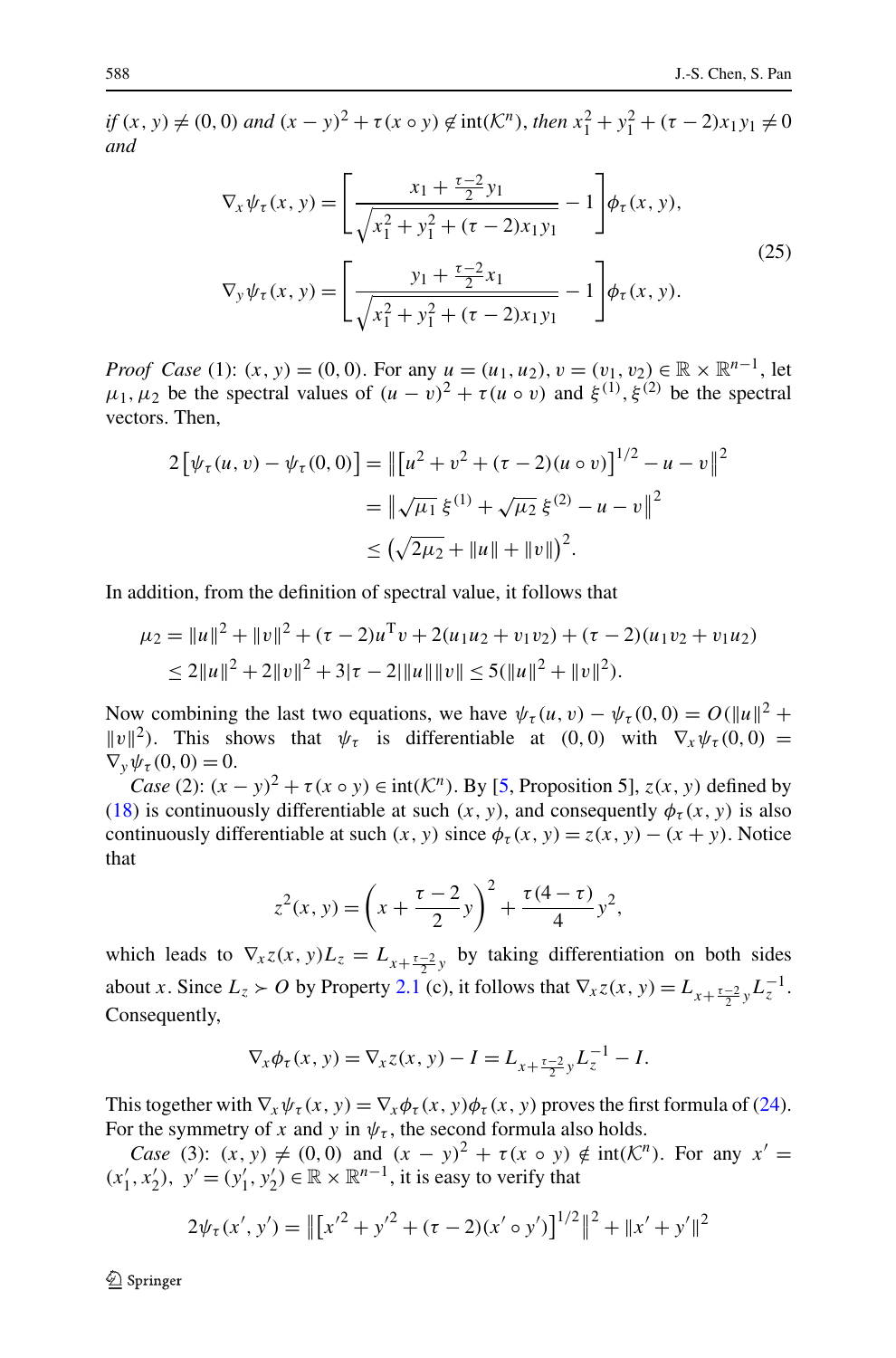$$
-2([x'^{2} + y'^{2} + (\tau - 2)(x' \circ y')]^{1/2}, x' + y')
$$
  
=  $||x'||^{2} + ||y'||^{2} + (\tau - 2)(x', y') + ||x' + y'||^{2}$   

$$
-2([x'^{2} + y'^{2} + (\tau - 2)(x' \circ y')]^{1/2}, x' + y'),
$$

<span id="page-8-0"></span>where the second equality uses the fact that  $||z||^2 = \langle z^2, e \rangle$  for any  $z \in \mathbb{R}^n$ . Since  $||x'||^2 + ||y'||^2 + (\tau - 2)\langle x', y' \rangle + ||x' + y'||^2$  is clearly differentiable in  $(x', y')$ , it suffices to show that  $\langle [x'^2 + y'^2 + (\tau - 2)(x' \circ y')]^{1/2}, x' + y' \rangle$  is differentiable at  $(x', y') = (x, y)$ . By Lemma [3.1](#page-5-0),  $w_2 = w_2(x, y) \neq 0$ , which implies  $w'_2 =$  $w_2(x', y') = 2x'_1x'_2 + 2y'_1y'_2 + (\tau - 2)(x'_1y'_2 + y'_1x'_2) \neq 0$  for all  $(x', y') \in \mathbb{R}^n \times \mathbb{R}^n$  sufficiently near to  $(x, y)$ . Let  $\mu_1, \mu_2$  be the spectral values of  $x'^2 + y'^2 + (\tau - 2)(x' \circ y')$ . Then we can compute that

$$
2([x'^{2} + y'^{2} + (\tau - 2)(x' \circ y')]^{1/2}, x' + y')
$$
  
=  $\sqrt{\mu_2} \left[ x'_1 + y'_1 + \frac{[2(x'_1x'_2 + y'_1y'_2) + (\tau - 2)(x'_1y'_2 + y'_1x'_2)]^T(x'_2 + y'_2)}{[2(x'_1x'_2 + y'_1y'_2) + (\tau - 2)(x'_1y'_2 + y'_1x'_2)]^T}\right]$   
+  $\sqrt{\mu_1} \left[ x'_1 + y'_1 - \frac{[2(x'_1x'_2 + y'_1y'_2) + (\tau - 2)(x'_1y'_2 + y'_1x'_2)]^T(x'_2 + y'_2)}{[2(x'_1x'_2 + y'_1y'_2) + (\tau - 2)(x'_1y'_2 + y'_1x'_2)]^T}\right].$  (26)

Since  $\lambda_2(w) > 0$  and  $w_2(x, y) \neq 0$ , the first term on the right-hand side of (26) is differentiable at  $(x', y') = (x, y)$ . Now, we claim that the second term is  $o(\Vert x' - x\Vert)$  $x \parallel + \parallel y' - y \parallel$ ), i.e., it is differentiable at  $(x, y)$  with zero gradient. To see this, notice that  $w_2(x, y) \neq 0$ , and hence  $\mu_1 = ||x'||^2 + ||y'||^2 + (\tau - 2)\langle x', y' \rangle - ||2(x'_1x'_2 + 1)$  $y'_1y'_2$  +  $(\tau - 2)(x'_1y'_2 + y'_1x'_2)$ , viewed as a function of  $(x', y')$ , is differentiable at  $(x', y') = (x, y)$ . Moreover,  $\mu_1 = \lambda_1(w) = 0$  when  $(x', y') = (x, y)$ . Thus, the firstorder Taylor's expansion of  $\mu_1$  at  $(x, y)$  yields

$$
\mu_1 = O(\|x' - x\| + \|y' - y\|).
$$

Also, since  $w_2(x, y) \neq 0$ , by the product and quotient rules for differentiation, the function

$$
x'_1 + y'_1 - \frac{[2(x'_1x'_2 + y'_1y'_2) + (\tau - 2)(x'_1y'_2 + y'_1x'_2)]^T(x'_2 + y'_2)}{||2(x'_1x'_2 + y'_1y'_2) + (\tau - 2)(x'_1y'_2 + y'_1x'_2)||}
$$
(27)

is differentiable at  $(x', y') = (x, y)$ , and it has value 0 at  $(x', y') = (x, y)$  due to

$$
x_1 + y_1 - \frac{[x_1x_2 + y_1y_2 + (\tau - 2)x_1y_2]^T(x_2 + y_2)}{\|x_1x_2 + y_1y_2 + (\tau - 2)x_1y_2\|}
$$
  
=  $x_1 - x_2^T \frac{w_2}{\|w_2\|} + y_1 - y_2^T \frac{w_2}{\|w_2\|} = 0.$ 

Hence, the function in (27) is  $O(||x' - x|| + ||y' - y||)$  in magnitude, which together with  $\mu_1 = O(||x' - x|| + ||y' - y||)$  shows that the second term on the right-hand side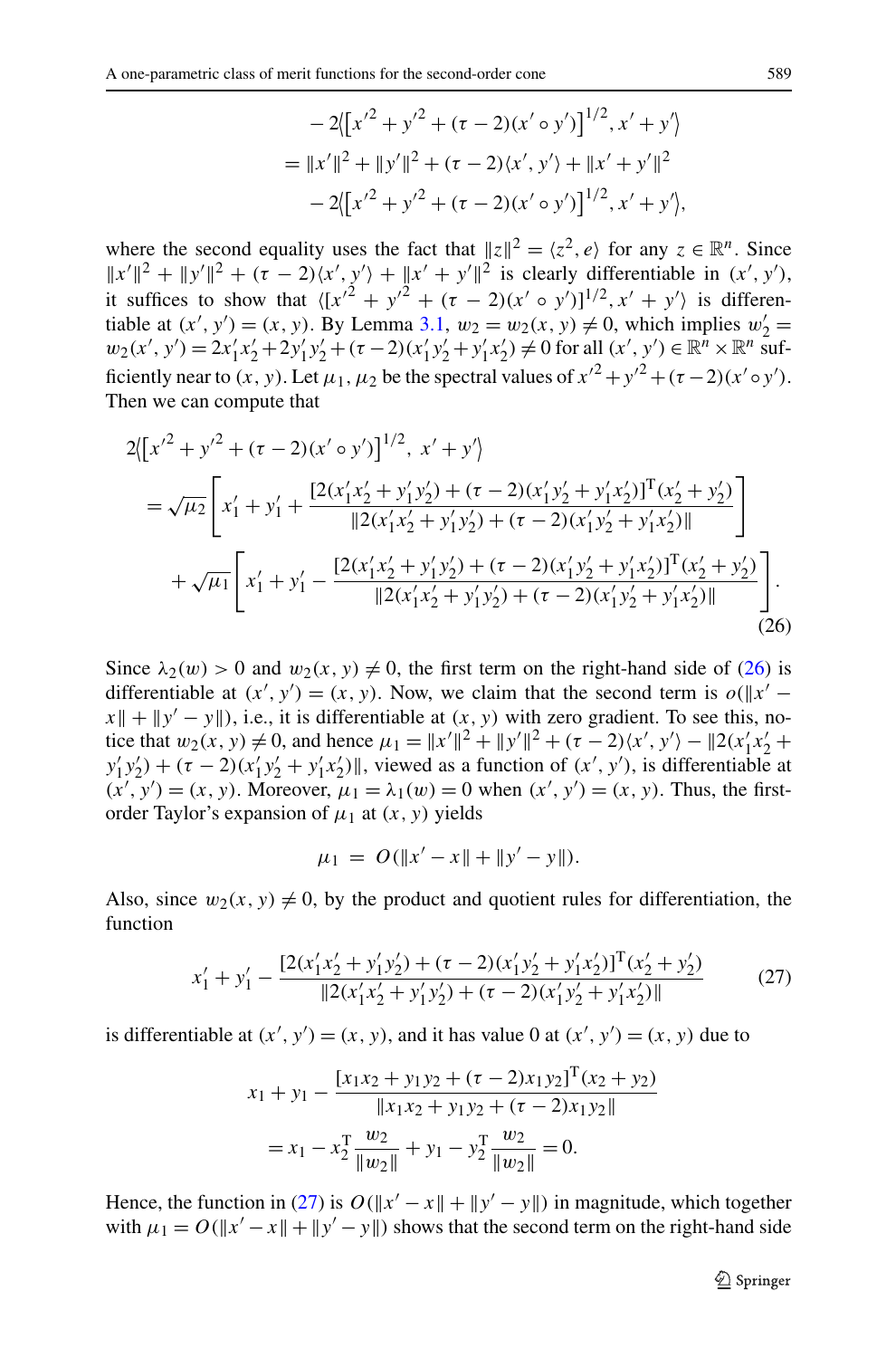of  $(26)$  $(26)$  is

$$
O((\|x'-x\|+\|y'-y\|)^{3/2})=o(\|x'-x\|+\|y'-y\|).
$$

Thus, we have shown that  $\psi_{\tau}$  is differentiable at  $(x, y)$ . Moreover, we see that  $2\nabla \psi_{\tau}(x, y)$  is the sum of the gradient of  $||x'||^2 + ||y'||^2 + (\tau - 2)\langle x', y'\rangle + ||x' + y'||^2$ and the gradient of the first term on the right-hand side of [\(26\)](#page-8-0), evaluated at  $(x', y') =$ *(x,y)*.

The gradient of  $||x'||^2 + ||y'||^2 + (\tau - 2)\langle x', y' \rangle + ||x' + y'||^2$  with respect to *x'*, evaluated at  $(x', y') = (x, y)$ , is  $2x + (\tau - 2)y + 2(x + y)$ . The derivative of the first term on the right-hand side of [\(26](#page-8-0)) with respect to  $x'_1$ , evaluated at  $(x', y') = (x, y)$ , works out to be

$$
\frac{1}{\sqrt{\lambda_2(w)}} \left[ \left( x_1 + \frac{\tau - 2}{2} y_1 \right) + \left( x_2 + \frac{\tau - 2}{2} y_2 \right)^{\mathrm{T}} \frac{w_2}{\|w_2\|} \right]
$$
  

$$
\times \left( x_1 + y_1 + (x_2 + y_2)^{\mathrm{T}} \frac{w_2}{\|w_2\|} \right)
$$
  

$$
+ \sqrt{\lambda_2(w)} \left[ 1 + \frac{(x_2 + \frac{\tau - 2}{2} y_2)^{\mathrm{T}} (x_2 + y_2)}{\|x_1 x_2 + y_1 y_2 + (\tau - 2) x_1 y_2\|} \right]
$$
  

$$
- \frac{w_2^{\mathrm{T}} (x_2 + y_2) \cdot w_2^{\mathrm{T}} (x_2 + \frac{\tau - 2}{2} y_2)}{\|x_1 x_2 + y_1 y_2 + (\tau - 2) x_1 y_2\| \cdot \|w_2\|^2} \right]
$$
  

$$
= \frac{2(x_1 + \frac{\tau - 2}{2} y_1)(x_1 + y_1)}{\sqrt{x_1^2 + y_1^2 + (\tau - 2) x_1 y_1}} + 2\sqrt{x_1^2 + y_1^2 + (\tau - 2) x_1 y_1},
$$

where the equality follows from Lemma [3.1.](#page-5-0) Similarly, the gradient of the first term on the right of [\(26](#page-8-0)) with respect to  $x'_2$ , evaluated at  $(x', y') = (x, y)$ , works out to be

$$
\frac{1}{\sqrt{\lambda_2(w)}} \left[ \left( x_2 + \frac{\tau - 2}{2} y_2 \right) + \left( x_1 + \frac{\tau - 2}{2} y_1 \right) \frac{w_2}{\|w_2\|} \right] \times \left( x_1 + y_1 + (x_2 + y_2)^T \frac{w_2}{\|w_2\|} \right) \n+ \sqrt{\lambda_2(w)} \left[ \frac{(2x_1 + (\tau - 2)y_1)x_2 + \frac{\tau}{2}(x_1 + y_1)y_2}{\|x_1x_2 + y_1y_2 + (\tau - 2)x_1y_2\|} \right] \n- \frac{w_2^T(x_2 + y_2) \cdot (x_1 + \frac{\tau - 2}{2}y_1)w_2}{\|x_1x_2 + y_1y_2 + (\tau - 2)x_1y_2\| \cdot \|w_2\|^2} \right] \n= 2 \frac{(2x_1 + (\tau - 2)y_1)x_2 + \frac{\tau}{2}(x_1 + y_1)y_2}{\sqrt{x_1^2 + y_1^2 + (\tau - 2)x_1y_1}}.
$$

Then, combining the last two gradient expressions yields that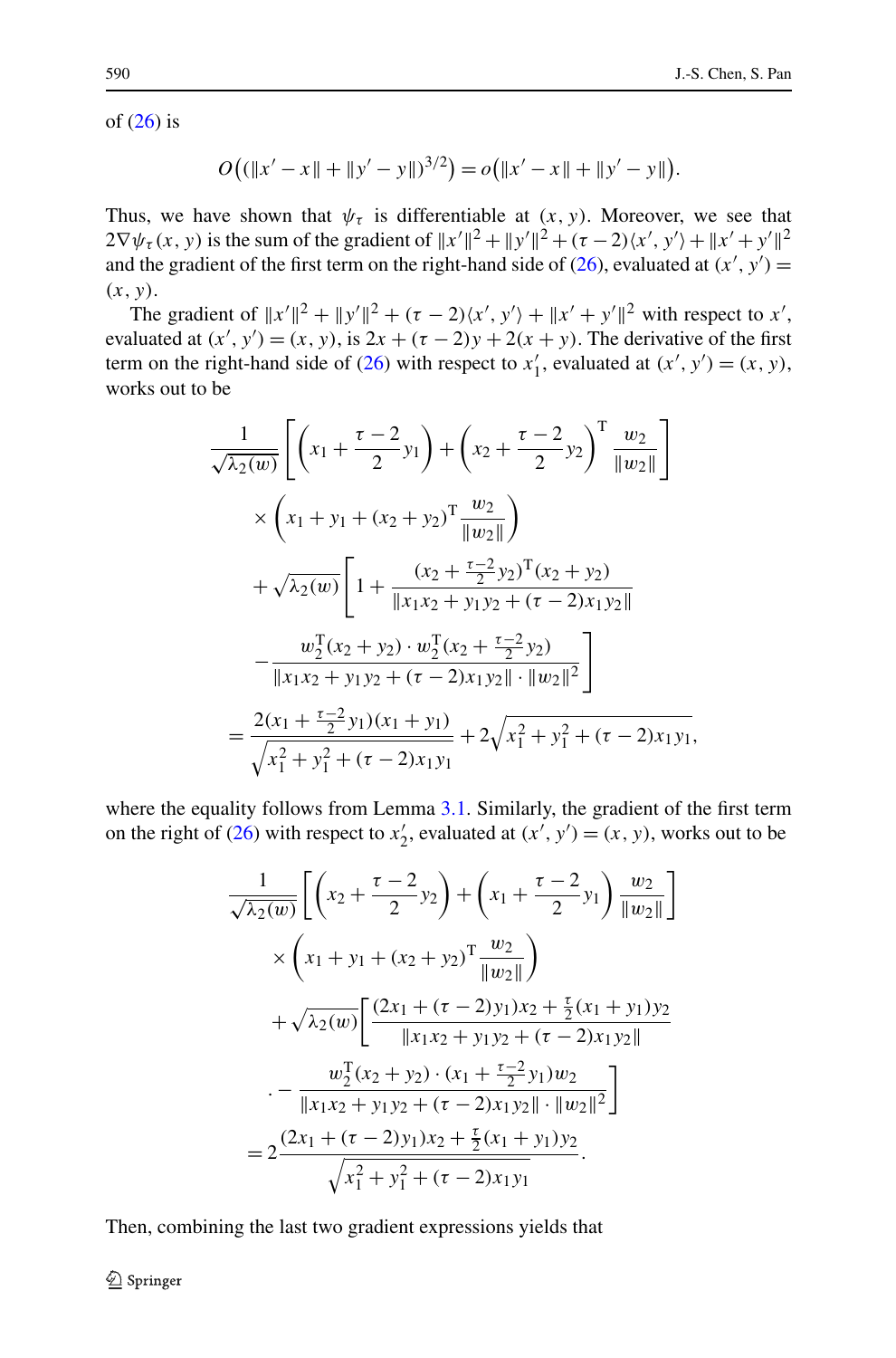<span id="page-10-0"></span>
$$
2\nabla_x \psi_\tau(x, y)
$$
  
=  $2x + (\tau - 2)y + 2(x + y) - \left[ 2\sqrt{x_1^2 + y_1^2 + (\tau - 2)x_1y_1} \right]$   

$$
-\frac{2}{\sqrt{x_1^2 + y_1^2 + (\tau - 2)x_1y_1}} \left[ \frac{(x_1 + \frac{\tau - 2}{2}y_1)(x_1 + y_1)}{(2x_1 + (\tau - 2)y_1)x_2 + \frac{\tau}{2}(x_1 + y_1)y_2} \right].
$$

Using the fact that  $x_1y_2 = y_1x_2$  and noting that  $\phi_\tau$  can be simplified as the one in [\(23](#page-6-0)) under this case, we readily rewrite the above expression for  $\nabla_x \psi_\tau(x, y)$  in the form of ([25\)](#page-7-0). By symmetry,  $\nabla_y \psi_\tau(x, y)$  also holds as the form of (25).

Proposition [3.2](#page-6-0) shows that  $\psi_{\tau}$  is differentiable with a computable gradient. To establish the continuity of the gradient of  $\psi_{\tau}$  or the smoothness of  $\psi_{\tau}$ , we need the following two crucial technical lemmas whose proofs are provided in the [Appendix](#page-21-0).

**Lemma 3.2** *For any*  $x = (x_1, x_2), y = (y_1, y_2) \in \mathbb{R} \times \mathbb{R}^{n-1}$ , *if*  $w_2 \neq 0$ , *then* 

$$
\begin{aligned} & \left[ \left( x_1 + \frac{\tau - 2}{2} y_1 \right) + (-1)^i \left( x_2 + \frac{\tau - 2}{2} y_2 \right)^{\mathrm{T}} \frac{w_2}{\|w_2\|} \right]^2 \\ & \leq \left\| \left( x_2 + \frac{\tau - 2}{2} y_2 \right) + (-1)^i \left( x_1 + \frac{\tau - 2}{2} y_1 \right) \frac{w_2}{\|w_2\|} \right\|^2 \leq \lambda_i(w) \end{aligned}
$$

*for*  $i = 1, 2$ *. Furthermore, these relations also hold when interchanging x and y*.

**Lemma 3.3** *For all*  $(x, y)$  *satisfying*  $(x - y)^2 + \tau(x \circ y) \in \text{int}(\mathcal{K}^n)$ *, we have that* 

$$
\|L_{x+\frac{\tau-2}{2}y}L_{z}^{-1}\|_{F}\leq C, \qquad \|L_{y+\frac{\tau-2}{2}x}L_{z}^{-1}\|_{F}\leq C,
$$
\n(28)

*where*  $C > 0$  *is a constant independent of x, y and*  $\tau$ *, and*  $\|\cdot\|_F$  *denotes the Frobenius norm*.

# **Proposition 3.3** *The function*  $\psi_{\tau}$  *defined by* [\(9](#page-2-0)) *is smooth everywhere on*  $\mathbb{R}^n \times \mathbb{R}^n$ .

*Proof* By Proposition [3.2](#page-6-0) and the symmetry of *x* and *y* in  $\nabla \psi_{\tau}$ , it suffices to show that  $\nabla_x \psi_\tau$  is continuous at every  $(a, b) \in \mathbb{R}^n \times \mathbb{R}^n$ . If  $(a - b)^2 + \tau(a \circ b) \in \text{int}(\mathcal{K}^n)$ , the conclusion has been shown in Proposition [3.2.](#page-6-0) We next consider the other two cases.

*Case* (1):  $(a, b) = (0, 0)$ . By Proposition [3.2](#page-6-0), we need to show that  $\nabla_x \psi_\tau(x, y)$  $\rightarrow$  0 as  $(x, y) \rightarrow (0, 0)$ . If  $(x - y)^2 + \tau(x \circ y) \in \text{int}(\mathcal{K}^n)$ , then  $\nabla_x \psi_\tau(x, y)$  is given by [\(24](#page-6-0)), whereas if  $(x, y) \neq (0, 0)$  and  $(x - y)^2 + \tau(x \circ y) \notin \text{int}(\mathcal{K}^n)$ , then  $\nabla_x \psi_\tau(x, y)$ is given by ([25\)](#page-7-0). Notice that

$$
L_{x+\frac{\tau-2}{2}y}L_{z}^{-1} \quad \text{and} \quad \frac{x_{1}+\frac{\tau-2}{2}y_{1}}{\sqrt{x_{1}^{2}+y_{1}^{2}+(\tau-2)x_{1}y_{1}}}
$$

 $\bigcirc$  Springer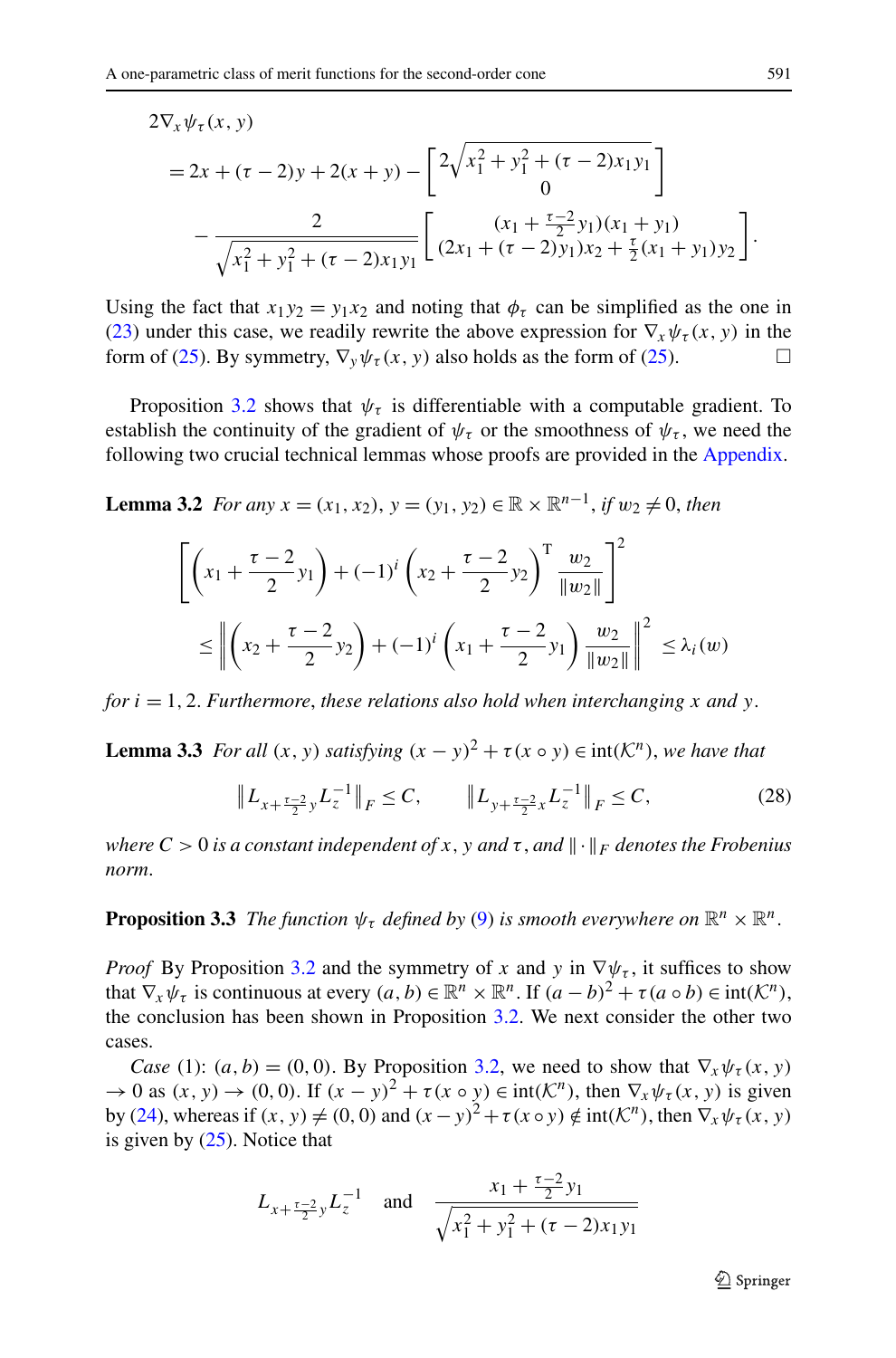<span id="page-11-0"></span>are bounded with bound independent of *x*, *y* and *τ*, using the continuity of  $\phi_\tau(x, y)$ immediately yields the desired result.

*Case* (2):  $(a, b) \neq (0, 0)$  and  $(a - b)^2 + \tau(a \circ b) \notin \text{int}(\mathcal{K}^n)$ . We will show that  $\nabla_x \psi_\tau(x, y) \to \nabla_x \psi_\tau(a, b)$  by the two subcases: (2a)  $(x, y) \neq (0, 0)$  and  $(x - y)^2 +$  $\tau(x \circ y) \notin \text{int}(\mathcal{K}^n)$  and (2b)  $(x - y)^2 + \tau(x \circ y) \in \text{int}(\mathcal{K}^n)$ . In subcase (2a),  $\nabla_x \psi_\tau(x, y)$ is given by  $(25)$  $(25)$ . Noting that the right-hand side of  $(25)$  $(25)$  is continuous at  $(a, b)$ , the desired result follows.

Next, we prove that  $\nabla_x \psi_\tau(x, y) \to \nabla_x \psi_\tau(a, b)$  in subcase (2b). From ([24\)](#page-6-0), we have that

$$
\nabla_x \psi_\tau(x, y) = \left( x + \frac{\tau - 2}{2} y \right) - L_{x + \frac{\tau - 2}{2} y} L_z^{-1}(x + y) - \phi_\tau(x, y). \tag{29}
$$

On the other hand, since  $(a, b) \neq (0, 0)$  and  $(a - b)^2 + \tau(a \circ b) \notin \text{int}(\mathcal{K}^n)$ ,

$$
||a||^2 + ||b||^2 + (\tau - 2)a^T b = ||2(a_1 a_2 + b_1 b_2) + (\tau - 2)(a_1 b_2 + b_1 a_2)|| \neq 0, \quad (30)
$$

and moreover from  $(20)$  $(20)$  it follows that

$$
||a||2 + ||b||2 + (\tau - 2)aTb = 2(a12 + b12 + (\tau - 2)a1b1)
$$
  
= 2(||a<sub>2</sub>||<sup>2</sup> + ||b<sub>2</sub>||<sup>2</sup> + (\tau - 2)a<sub>2</sub><sup>T</sup>b<sub>2</sub>)  
= 2||(a<sub>1</sub>a<sub>2</sub> + b<sub>1</sub>b<sub>2</sub>) + (\tau - 2)a<sub>1</sub>b<sub>2</sub>||. (31)

Using the equalities in  $(31)$ , it is not hard to verify that

$$
\frac{a_1 + \frac{\tau - 2}{2}b_1}{\sqrt{a_1^2 + b_1^2 + (\tau - 2)a_1b_1}} \big( (a - b)^2 + \tau(a \circ b) \big)^{1/2} = a + \frac{\tau - 2}{2}b.
$$

This together with the expression of  $\nabla_x \psi_\tau(a, b)$  given by ([25\)](#page-7-0) yields

$$
\nabla_x \psi_\tau(a, b) = \left( a + \frac{\tau - 2}{2} b \right) - \frac{a_1 + \frac{\tau - 2}{2} b_1}{\sqrt{a_1^2 + b_1^2 + (\tau - 2)a_1 b_1}} (a + b) - \phi_\tau(a, b). \tag{32}
$$

Comparing (29) with (32), we see that if we wish to prove  $\nabla_x \psi_\tau(x, y) \to \nabla_x \psi_\tau(a, b)$ as  $(x, y) \rightarrow (a, b)$ , it suffices to show that

$$
L_{x+\frac{\tau-2}{2}y}L_z^{-1}(x+y) \to \frac{a_1 + \frac{\tau-2}{2}b_1}{\sqrt{a_1^2 + b_1^2 + (\tau-2)a_1b_1}}(a+b),\tag{33}
$$

which is also equivalent to proving the following three relations

$$
L_{x+\frac{\tau-2}{2}y}L_{z}^{-1}\left(x+\frac{\tau-2}{2}y\right) \to \frac{a_{1}+\frac{\tau-2}{2}b_{1}}{\sqrt{a_{1}^{2}+b_{1}^{2}+(\tau-2)a_{1}b_{1}}}\left(a+\frac{\tau-2}{2}b\right), \quad (34)
$$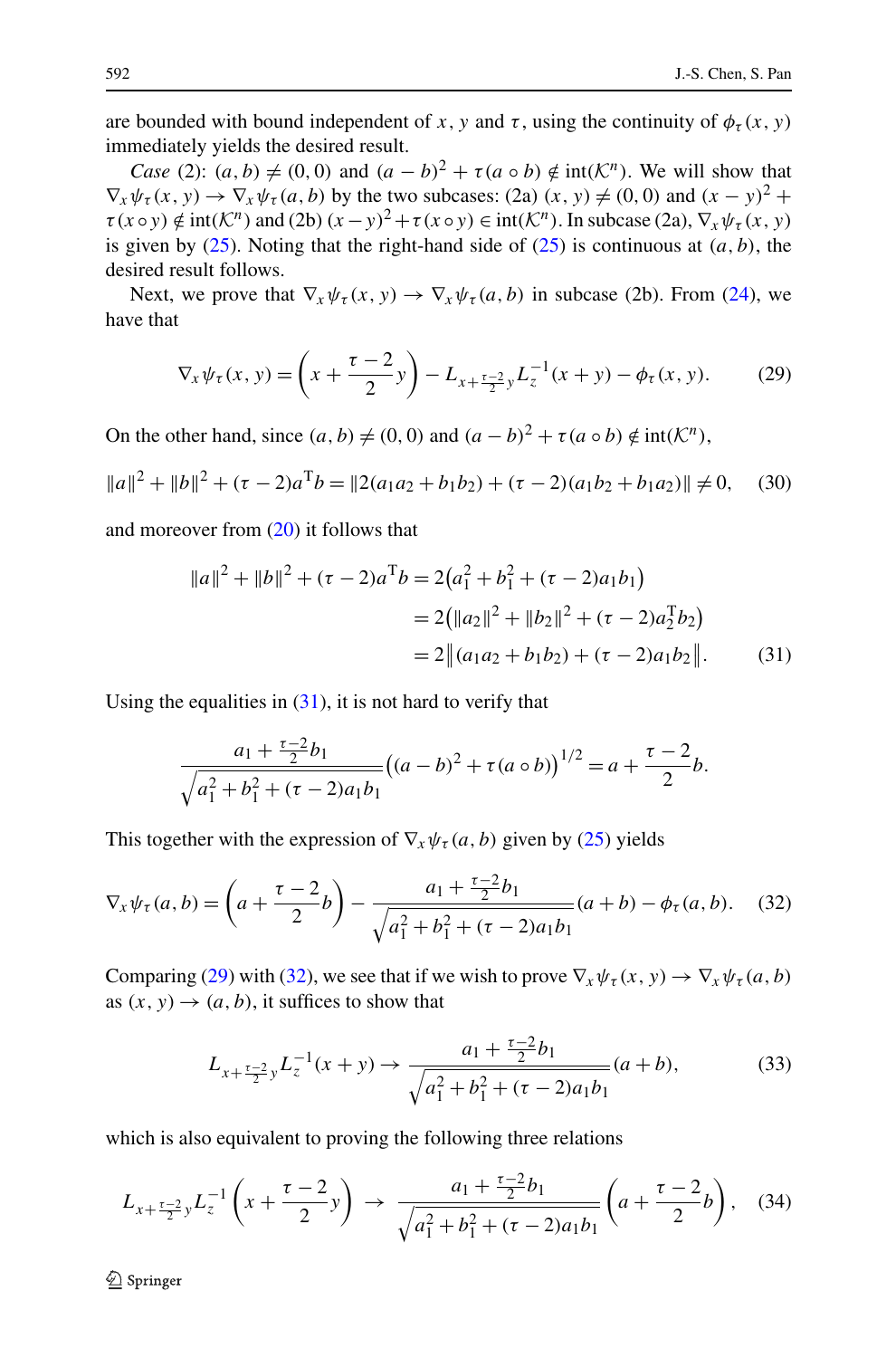<span id="page-12-0"></span>
$$
L_{y+\frac{\tau-2}{2}x}L_{z}^{-1}\left(y+\frac{\tau-2}{2}x\right) \to \frac{b_{1}+\frac{\tau-2}{2}a_{1}}{\sqrt{a_{1}^{2}+b_{1}^{2}+(\tau-2)a_{1}b_{1}}}\left(b+\frac{\tau-2}{2}a\right), \quad (35)
$$

$$
\frac{4-\tau}{2}L_{x-y}L_{z}^{-1}\left(y+\frac{\tau-2}{2}x\right) \to \frac{\frac{4-\tau}{2}(a_1-b_1)}{\sqrt{a_1^2+b_1^2+(\tau-2)a_1b_1}}\left(b+\frac{\tau-2}{2}a\right). \tag{36}
$$

By the symmetry of *x* and *y* in  $(34)$  $(34)$  and  $(35)$ , we only prove  $(34)$  $(34)$  and  $(36)$ . Let

$$
(\zeta_1, \zeta_2) := L_{x + \frac{\tau - 2}{2}y} L_z^{-1} \left( x + \frac{\tau - 2}{2} y \right),
$$
  

$$
(\xi_1, \xi_2) := L_{x - y} L_z^{-1} \left( y + \frac{\tau - 2}{2} x \right).
$$
 (37)

Then showing  $(34)$  $(34)$  and  $(36)$  reduces to proving the following relations hold as  $(x, y) \rightarrow (a, b)$ :

$$
\zeta_{1} \rightarrow \frac{(a_{1} + \frac{\tau - 2}{2}b_{1})^{2}}{\sqrt{a_{1}^{2} + b_{1}^{2} + (\tau - 2)a_{1}b_{1}}},
$$
\n
$$
\zeta_{2} \rightarrow \frac{a_{1} + \frac{\tau - 2}{2}b_{1}}{\sqrt{a_{1}^{2} + b_{1}^{2} + (\tau - 2)a_{1}b_{1}}} \left(a_{2} + \frac{\tau - 2}{2}b_{2}\right),
$$
\n
$$
\xi_{1} \rightarrow \frac{(a_{1} - b_{1})(b_{1} + \frac{\tau - 2}{2}a_{1})}{\sqrt{a_{1}^{2} + b_{1}^{2} + (\tau - 2)a_{1}b_{1}}},
$$
\n
$$
\xi_{2} \rightarrow \frac{(a_{1} - b_{1})}{\sqrt{a_{1}^{2} + b_{1}^{2} + (\tau - 2)a_{1}b_{1}}} \left(b_{2} + \frac{\tau - 2}{2}a_{2}\right).
$$
\n(39)

To verify  $(38)$ , we take  $(x, y)$  sufficiently near to  $(a, b)$ . By  $(30)$  $(30)$ , we may assume that  $w_2 = w_2(x, y) \neq 0$ . Let  $s = (s_1, s_2) = x + \frac{\tau - 2}{2}y$ . Using ([14\)](#page-3-0) and (37), we can calculate that

$$
\zeta_1 = \frac{1}{\det(z)} \left( s_1^2 z_1 - 2s_1 s_2^T z_2 + \frac{\det(z)}{z_1} ||s_2||^2 + \frac{(z_2^T s_2)^2}{z_1} \right),
$$
  
\n
$$
= \frac{||s_2||^2}{z_1} + \frac{(s_1 z_1 - s_2^T z_2)^2}{z_1 \det(z)},
$$
  
\n
$$
\zeta_2 = \frac{1}{\det(z)} \left( s_1 z_1 s_2 - z_2^T s_2 s_2 - s_1^2 z_2 + \frac{s_1 \det(z)}{z_1} s_2 + \frac{s_1}{z_1} z_2^T s_2 z_2 \right)
$$
  
\n
$$
= \frac{s_1}{z_1} s_2 + \frac{(s_1 z_1 - s_2^T z_2)}{\det(z)} \left( s_2 - \frac{s_1}{z_1} z_2 \right).
$$
 (41)

2 Springer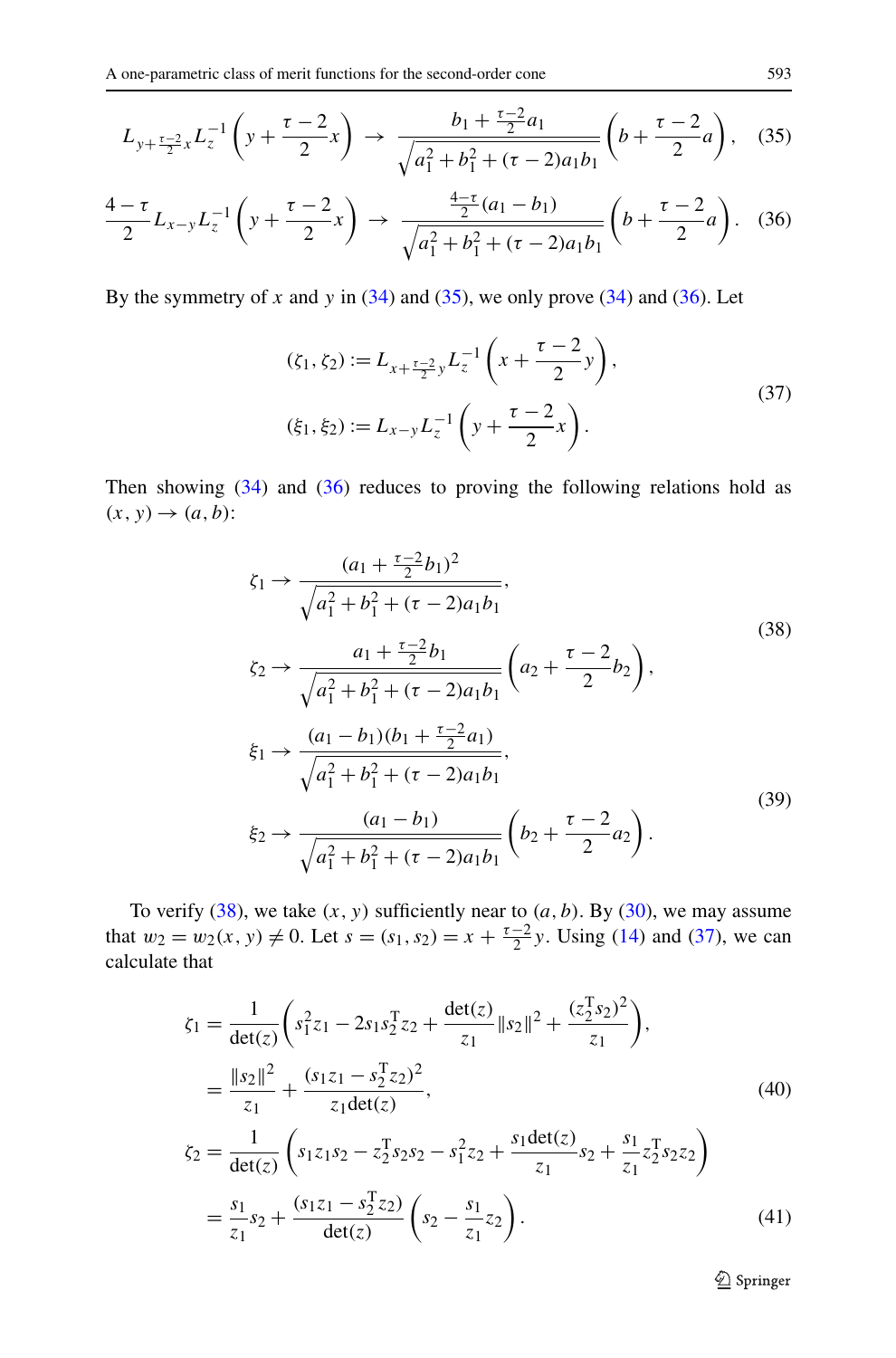<span id="page-13-0"></span>Notice that, as  $(x, y) \rightarrow (a, b)$ , from equations ([17\)](#page-5-0) and ([30\)](#page-11-0)–[\(31](#page-11-0)) it follows that

$$
\lambda_1(w) \to 0
$$
 and  $\lambda_2(w) \to 4(a_1^2 + b_1^2 + (\tau - 2)a_1b_1)$ . (42)

In addition, by the proof of Lemma [3.1,](#page-5-0) we also have

$$
\left(a_1 + \frac{\tau - 2}{2}b_1\right)^2 = \left\|a_2 + \frac{\tau - 2}{2}b_2\right\|^2 \quad \text{and} \quad b_1^2 = \|b_2\|^2.
$$

Thus, from the last two equations and the expression of *z* given by [\(18](#page-5-0)), we have

$$
\frac{\|s_2\|^2}{z_1} = \frac{2\|s_2\|^2}{\sqrt{\lambda_2(w)} + \sqrt{\lambda_1(w)}} \to \frac{(a_1 + \frac{\tau - 2}{2}b_1)^2}{\sqrt{a_1^2 + b_1^2 + (\tau - 2)a_1b_1}}.
$$
(43)

On the other hand, for the second term in the right-hand side of  $(40)$  $(40)$ , we can compute that

$$
\frac{(s_1 z_1 - s_2^{\mathrm{T}} z_2)^2}{z_1 \det(z)} = \frac{1}{z_1 \sqrt{\lambda_2(w)}} \left[ s_1^2 \sqrt{\lambda_1(w)} + s_1 \left( \sqrt{\lambda_2(w)} - \sqrt{\lambda_1(w)} \right) \left( s_1 - \frac{s_2^{\mathrm{T}} w_2}{\|w_2\|} \right) + \frac{1}{4} \left( \sqrt{\lambda_2(w)} - \sqrt{\lambda_1(w)} \right)^2 \cdot \frac{1}{\sqrt{\lambda_1(w)}} \left( s_1 - \frac{s_2^{\mathrm{T}} w_2}{\|w_2\|} \right)^2 \right].
$$
 (44)

Since  $s_1^2 \sqrt{\lambda_1(w)}$ ,  $s_1 - \frac{s_2^T w_2}{\|w_2\|} \to 0$  as  $(x, y) \to (a, b)$  and  $|s_1 - \frac{s_2^T w_2}{\|w_2\|} \le \sqrt{\lambda_1(w)}$  by<br>Lemma [3.2](#page-10-0), the right-hand side of (44) tends to 0 as  $(x, y) \to (a, b)$ . Combining with (43), we prove the first relation in ([38](#page-12-0)). We next prove the second relation in ([38\)](#page-12-0). Note that  $\zeta_2$  is given by [\(41](#page-12-0)). From (42) and [\(21](#page-5-0)), it follows that, as  $(x, y) \rightarrow (a, b)$ ,

$$
\frac{s_1}{z_1}s_2 = \frac{2s_1s_2}{\sqrt{\lambda_2(w)} + \sqrt{\lambda_1(w)}} \to \frac{a_1 + \frac{\tau - 2}{2}b_1}{\sqrt{a_1^2 + b_1^2 + (\tau - 2)a_1b_1}} \left(a_2 + \frac{\tau - 2}{2}b_2\right), (45)
$$

$$
s_2 - \frac{s_1}{z_1}z_2 \to \left(a_2 + \frac{\tau - 2}{2}b_2\right) - \frac{(a_1^2 + b_1^2 + (\tau - 2)a_1b_1)(a_2 + \frac{\tau - 2}{2}b_2)}{a_1^2 + b_1^2 + (\tau - 2)a_1b_1} = 0.
$$
(46)

In addition, by the expression of *z*, we can compute that

$$
\frac{(s_1 z_1 - s_2^{\mathrm{T}} z_2)}{\det(z)} = \frac{s_1}{\sqrt{\lambda_2(w)}} + \frac{1 - \sqrt{\lambda_1(w)} / \sqrt{\lambda_2(w)}}{2\sqrt{\lambda_1(w)}} \left( s_1 - \frac{s_2^{\mathrm{T}} w_2}{\|w_2\|} \right). \tag{47}
$$

By (42), the first term on the right-hand side of (47) tends to  $\frac{a_1 + \frac{a_2 - b_1}{2}b_1}{a_1 - a_2}$  $2\sqrt{a_1^2+b_1^2+(\tau-2)a_1b_2}$ as  $(x, y) \rightarrow (a, b)$ , while the second term is bounded since

$$
|s_1 - \frac{s_2^{\mathrm{T}} w_2}{\|w_2\|}\| \le \sqrt{\lambda_1(w)}
$$

by Lemma [3.2](#page-10-0). Combining with  $(45)$ ,  $(46)$  and  $(41)$  $(41)$  yields the second relation in ([38\)](#page-12-0). Hence, ([34\)](#page-11-0) holds.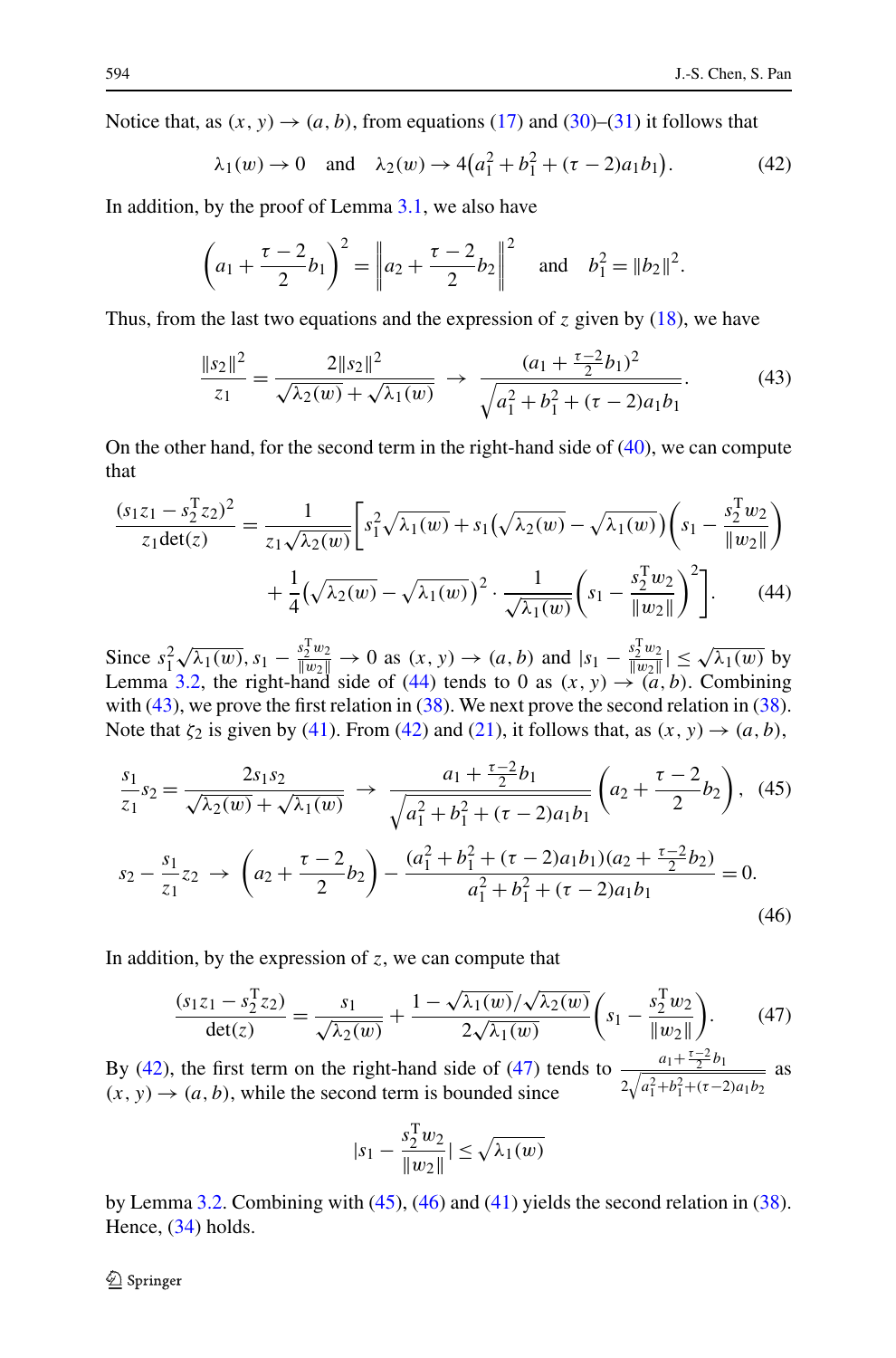<span id="page-14-0"></span>Now, we focus on the proof of [\(40](#page-12-0)). Let  $u = x - y$  and  $v = y + \frac{\tau - 2}{2}x$ . From [\(14](#page-3-0)) and [\(37\)](#page-12-0),

$$
\xi_1 = \frac{1}{\det(z)} \left( u_1 z_1 v_1 - u_1 z_2^{\mathrm{T}} v_2 - v_1 u_2^{\mathrm{T}} z_2 + \frac{\det(z)}{z_1} u_2^{\mathrm{T}} v_2 + \frac{u_2^{\mathrm{T}} z_2 (z_2^{\mathrm{T}} v_2)}{z_1} \right)
$$
\n
$$
= \frac{u_2^{\mathrm{T}} v_2}{z_1} + \frac{(u_1 z_1 - u_2^{\mathrm{T}} z_2)(v_1 z_1 - v_2^{\mathrm{T}} z_2)}{z_1 \det(z)},
$$
\n
$$
\xi_2 = \frac{1}{\det(z)} \left( z_1 v_1 u_2 - z_2^{\mathrm{T}} v_2 u_2 - u_1 v_1 z_2 + \frac{u_1 \det(z)}{z_1} v_2 + \frac{u_1}{z_1} z_2^{\mathrm{T}} v_2 z_2 \right)
$$
\n
$$
= \frac{u_1}{z_1} v_2 + \frac{(z_1 v_1 - z_2^{\mathrm{T}} v_2)}{\det(z)} \left( u_2 - \frac{u_1}{z_1} z_2 \right).
$$
\n(49)

Since  $(a - b)^2 + \tau(a \circ b) \notin \text{int}(\mathcal{K}^n)$ , we have  $a_2^T b_2 = a_1 b_1$ ,  $a_1^2 = ||a_2||^2$  and  $b_1^2 =$  $||b_2||^2$  due to Lemma [3.1](#page-5-0). This together with [\(42](#page-13-0)) implies that

$$
\frac{u_2^{\mathrm{T}}v_2}{z_1} = \frac{2(x_2 - y_2)^{\mathrm{T}}v_2}{\sqrt{\lambda_2(w)} + \sqrt{\lambda_1(w)}} \to \frac{(a_1 - b_1)(b_1 + \frac{\tau - 2}{2}a_1)}{\sqrt{a_1^2 + b_1^2 + (\tau - 2)a_1b_1}} \quad \text{as } (x, y) \to (a, b). \tag{50}
$$

We next prove that the second term in the right-hand side of (48) tends to 0. By computing,

$$
\frac{(u_1 z_1 - u_2^T z_2)(v_1 z_1 - v_2^T z_2)}{z_1 \det(z)} = \frac{\sqrt{\lambda_1(w)\lambda_2(w)}}{z_1} \left[ \frac{u_1}{\sqrt{\lambda_2(w)}} + \frac{\sqrt{\lambda_2(w)} - \sqrt{\lambda_1(w)}}{2\sqrt{\lambda_1(w)\lambda_2(w)}} \left( u_1 - \frac{u_2^T w_2}{\|w_2\|} \right) \right] \times \left[ \frac{v_1}{\sqrt{\lambda_2(w)}} + \frac{\sqrt{\lambda_2(w)} - \sqrt{\lambda_1(w)}}{2\sqrt{\lambda_1(w)\lambda_2(w)}} \left( v_1 - \frac{v_2^T w_2}{\|w_2\|} \right) \right].
$$

When  $(x, y) \rightarrow (a, b)$ , we have  $\frac{1}{z_1} \sqrt{\lambda_1(w) \lambda_2(w)} \rightarrow 0$ . In addition, by Lemma [3.2](#page-10-0),

$$
\left| u_1 - \frac{u_2^{\mathrm{T}} w_2}{\| w_2 \|} \right| = \frac{2}{4 - \tau} \left| \left[ \left( x_1 + \frac{\tau - 2}{2} y_1 \right) - \left( x_2 + \frac{\tau - 2}{2} y_2 \right)^{\mathrm{T}} \frac{w_2}{\| w_2 \|} \right] - \left[ \left( y_1 + \frac{\tau - 2}{2} x_1 \right) - \left( y_2 + \frac{\tau - 2}{2} x_2 \right)^{\mathrm{T}} \frac{w_2}{\| w_2 \|} \right] \right| \le \frac{4 \sqrt{\lambda_1(w)}}{4 - \tau},
$$

$$
\left| v_1 - \frac{v_2^{\mathrm{T}} w_2}{\| w_2 \|} \right| = \left| \left( y_1 + \frac{\tau - 2}{2} x_1 \right) - \left( y_2 + \frac{\tau - 2}{2} x_2 \right)^{\mathrm{T}} \frac{w_2}{\| w_2 \|} \right| \le \sqrt{\lambda_1(w)}.
$$

This means that

$$
\frac{1}{\sqrt{\lambda_1(w)}} \left( u_1 - \frac{u_2^{\mathrm{T}} w_2}{\|w_2\|} \right) \quad \text{and} \quad \frac{1}{\sqrt{\lambda_1(w)}} \left( v_1 - \frac{v_2^{\mathrm{T}} w_2}{\|w_2\|} \right)
$$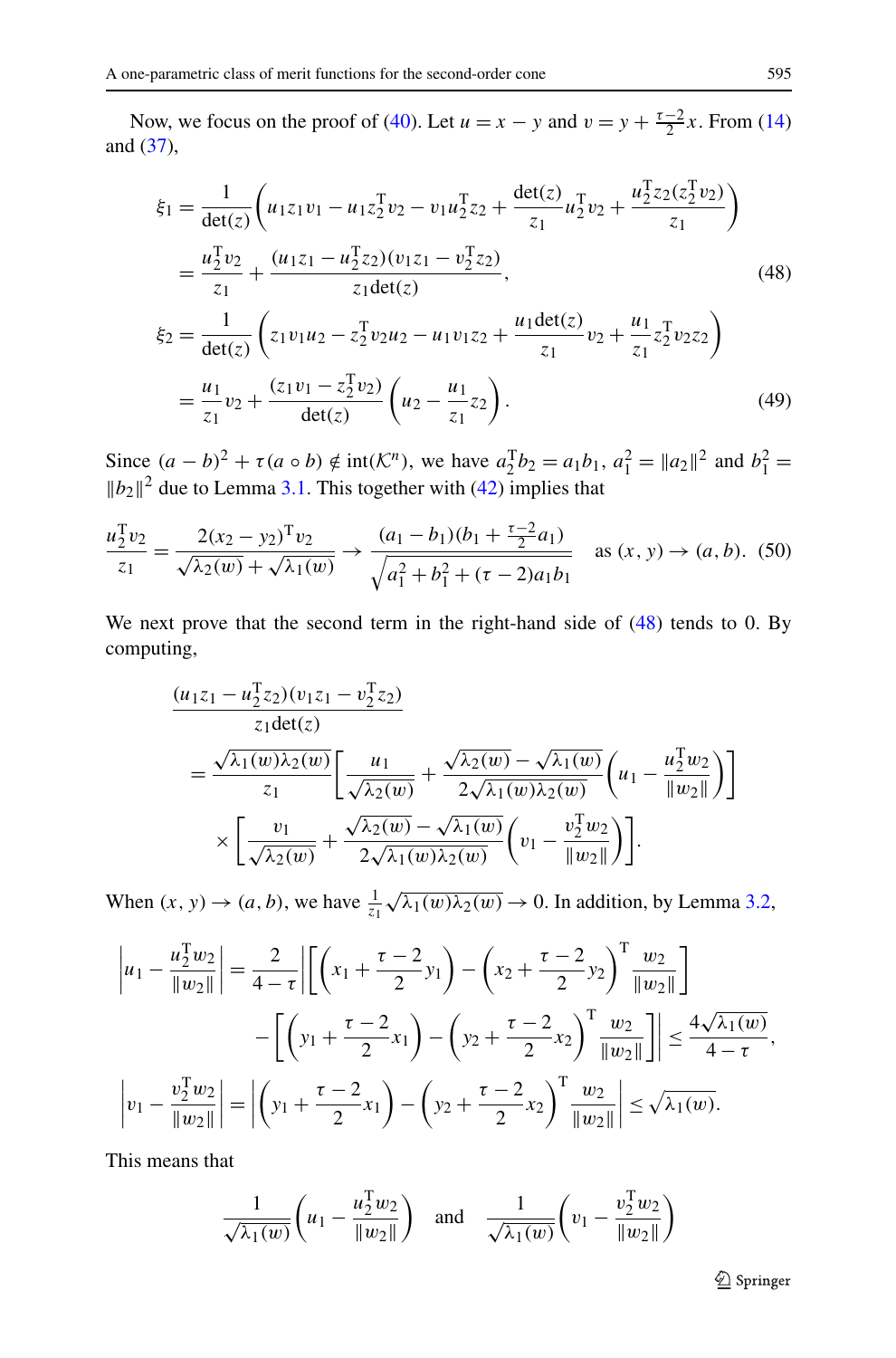<span id="page-15-0"></span>are uniformly bounded. Notice that

$$
\frac{u_1}{\sqrt{\lambda_2(w)}}, \frac{v_1}{\sqrt{\lambda_2(w)}} \quad \text{and} \quad \frac{\sqrt{\lambda_2(w)} - \sqrt{\lambda_1(w)}}{\sqrt{\lambda_2(w)}}
$$

are also uniformly bounded. Therefore,

$$
\frac{(u_1z_1 - u_2^Tz_2)(v_1z_1 - v_2^Tz_2)}{z_1\det(z)} \to 0 \quad \text{as } (x, y) \to (a, b).
$$

Combining with  $(50)$  $(50)$ , we prove the first relation in  $(40)$  $(40)$ . It remains to show the sec-ond relation in ([40\)](#page-12-0). Note that  $\xi_2$  is given by [\(49](#page-14-0)). When  $(x, y) \rightarrow (a, b)$ , from [\(42](#page-13-0)) and [\(21\)](#page-5-0),

$$
\frac{u_1}{z_1}v_2 \to \frac{(a_1 - b_1)}{\sqrt{a_1^2 + b_1^2 + (\tau - 2)a_1b_1}} \left(b_2 + \frac{\tau - 2}{2}a_2\right),\tag{51}
$$

$$
u_2 - \frac{u_1}{z_1} z_2 \to (a_2 - b_2) - \frac{(a_1^2 + b_1^2 + (\tau - 2)a_1 b_1)(a_2 - b_2)}{a_1^2 + b_1^2 + (\tau - 2)a_1 b_1} = 0.
$$
 (52)

In addition, by the expression of *z*, we can compute that

$$
\frac{(z_1v_1 - z_2^Tv_2)}{\det(z)} = \frac{v_1}{\sqrt{\lambda_2(w)}} + \frac{1 - \sqrt{\lambda_1(w)}/\sqrt{\lambda_2(w)}}{2\sqrt{\lambda_1(w)}} \left(v_1 - \frac{v_2^Tw_2}{\|w_2\|}\right). \tag{53}
$$

From ([42\)](#page-13-0), the first term on the right-hand side of (53) converges to  $\frac{b_1 + \frac{\tau-2}{2}a_1}{\sqrt{2\cdot2}}$  $2\sqrt{a_1^2+b_1^2+(\tau-2)a_1b_2}$ when  $(x, y) \rightarrow (a, b)$ , while the second term is bounded since  $|v_1 - v_2^T w_2| \le \sqrt{\lambda_1(w)}$ by Lemma [3.2.](#page-10-0) Combining with  $(51)$ ,  $(52)$  and  $(49)$  $(49)$ , we obtain the second relation in [\(40](#page-12-0)) which implies ([36\)](#page-12-0) holds. Thus, the proof is completed.  $\Box$ 

#### **4 Unconstrained stationary points**

In this section we consider the monotone SOCCP and show that every stationary point of unconstrained minimization [\(11](#page-2-0)) is a solution of the SOCCP. First, we prove the following important properties of  $\nabla \psi_\tau$ , which will reduce to the results of [\[4](#page-24-0), Lemma 4.2] when  $\tau = 2$ .

**Lemma 4.1** *For any x* =  $(x_1, x_2)$ , *y* =  $(y_1, y_2)$  ∈ ℝ × ℝ<sup>*n*-1</sup>, *we have* 

$$
\langle x, \nabla_x \psi_\tau(x, y) \rangle + \langle y, \nabla_y \psi_\tau(x, y) \rangle = ||\phi_\tau(x, y)||^2, \tag{54}
$$

$$
\langle \nabla_x \psi_\tau(x, y), \nabla_y \psi_\tau(x, y) \rangle \ge 0. \tag{55}
$$

*Furthermore, the equality in* (55) *holds if and only if*  $\phi_{\tau}(x, y) = 0$ .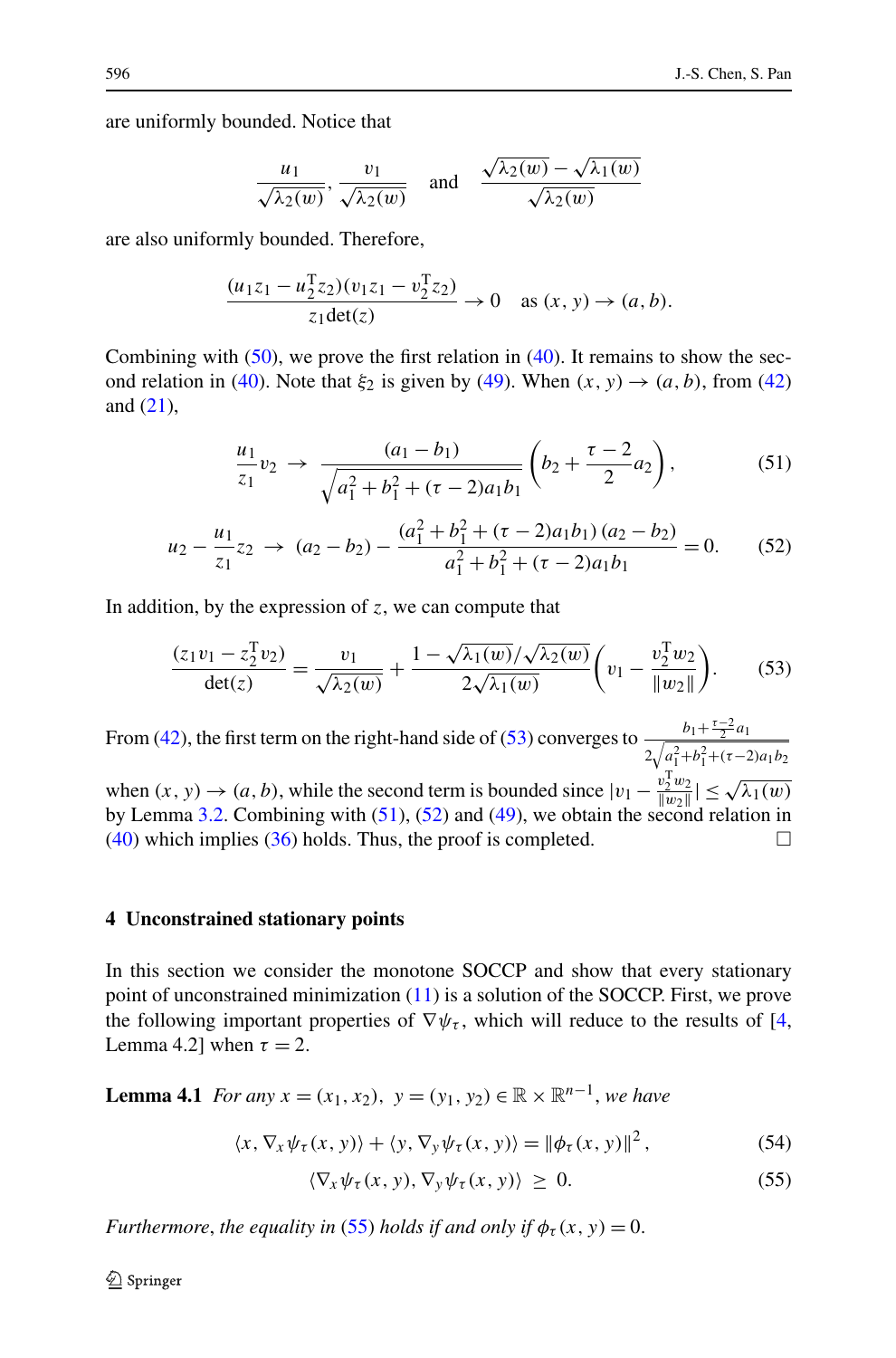*Proof* When  $(x, y) = (0, 0)$ ,  $\nabla_x \psi_\tau(x, y) = \nabla_y \psi_\tau(x, y) = 0$  by Proposition [3.2,](#page-6-0) and the conclusion is clear. We next consider the other two cases.

*Case* (1):  $(x - y)^2 + \tau(x \circ y) \in \text{int}(\mathcal{K}^n)$ . By Proposition [3.2,](#page-6-0) we can compute that

$$
\langle x, \nabla_x \psi_\tau(x, y) \rangle + \langle y, \nabla_y \psi_\tau(x, y) \rangle \n= \langle x, (L_{x + \frac{\tau - 2}{2}y} L_z^{-1} - I) \phi_\tau \rangle + \langle y, (L_{y + \frac{\tau - 2}{2}x} L_z^{-1} - I) \phi_\tau \rangle \n= \langle (L_z^{-1} L_{x + \frac{\tau - 2}{2}y} - I) x, \phi_\tau \rangle + \langle (L_z^{-1} L_{y + \frac{\tau - 2}{2}x} - I) y, \phi_\tau \rangle \n= \langle L_z^{-1} [(x^2 + y^2) + (\tau - 2)(x \circ y)] - (x + y), \phi_\tau \rangle \n= \langle L_z^{-1} z^2 - (x + y), \phi_\tau \rangle = ||\phi_\tau||^2,
$$

where, for simplicity,  $\phi_{\tau}(x, y)$  is written as  $\phi_{\tau}$ . This proves [\(54](#page-15-0)). Notice that

$$
\langle \nabla_x \psi_\tau(x, y), \nabla_y \psi_\tau(x, y) \rangle = \langle (L_{y + \frac{\tau - 2}{2}x} - L_z)(L_{x + \frac{\tau - 2}{2}y} - L_z)L_z^{-1} \phi_\tau, L_z^{-1} \phi_\tau \rangle.
$$

Let *S* be the symmetric part of  $(L_{y+\frac{\tau-2}{2}x} - L_z)(L_{x+\frac{\tau-2}{2}y} - L_z)$ . Then,

$$
S = \frac{1}{2} \Big[ (L_{y+\frac{\tau-2}{2}x} - L_z)(L_{x+\frac{\tau-2}{2}y} - L_z) + (L_{x+\frac{\tau-2}{2}y} - L_z)(L_{y+\frac{\tau-2}{2}x} - L_z) \Big]
$$
  
\n
$$
= \frac{1}{2} \Big[ L_y L_x + \frac{\tau-2}{2} L_x^2 - L_z L_x + \frac{\tau-2}{2} L_y^2 + \frac{(\tau-2)^2}{4} L_x L_y - \frac{\tau-2}{2} L_z L_y
$$
  
\n
$$
-L_y L_z - \frac{\tau-2}{2} L_x L_z + L_z^2 + L_x L_y + \frac{\tau-2}{2} L_y^2 - L_z L_y
$$
  
\n
$$
+ \frac{\tau-2}{2} L_x^2 + \frac{(\tau-2)^2}{4} L_y L_x - \frac{\tau-2}{2} L_z L_x - L_x L_z - \frac{\tau-2}{2} L_y L_z + L_z^2 \Big]
$$
  
\n
$$
= \frac{\tau}{4} (L_z - L_x - L_y)^2 + \frac{4-\tau}{4} (L_z^2 - L_x^2 - L_y^2),
$$

where  $\tilde{x} := x + \frac{\tau - 2}{2} y$  and  $\tilde{y} := \frac{1}{2} \sqrt{\tau (4 - \tau)} y$ . Noting that  $z \in \mathcal{K}^n$  and  $z^2 = \tilde{x}^2 + \tilde{y}^2$ , we have  $L_z^2 - L_{\tilde{x}}^2 - L_{\tilde{y}}^2 \succeq O$  by Proposition 3.4 of [\[9](#page-24-0)]. Consequently,

$$
\langle \nabla_x \psi_\tau(x, y), \nabla_y \psi_\tau(x, y) \rangle = \langle SL_z^{-1} \phi_\tau, L_z^{-1} \phi_\tau \rangle
$$
  
\n
$$
\geq \frac{\tau}{4} \langle (L_z - L_x - L_y)^2 L_z^{-1} \phi_\tau, L_z^{-1} \phi_\tau \rangle
$$
  
\n
$$
= \frac{\tau}{4} \| L_{\phi_\tau} L_z^{-1} \phi_\tau \|^2, \tag{56}
$$

where the equality is due to  $L_z - L_x - L_y = L_{\phi_\tau}$ . This implies [\(55](#page-15-0)). If the inequality in ([55\)](#page-15-0) holds with equality, then the above relation yields  $\|L_{\phi_{\tau}} L_z^{-1} \phi_{\tau}\|^2 = 0$ , which says

$$
L_{\phi_{\tau}}L_z^{-1}\phi_{\tau}=\phi_{\tau}\circ (L_z^{-1}\phi_{\tau})=0.
$$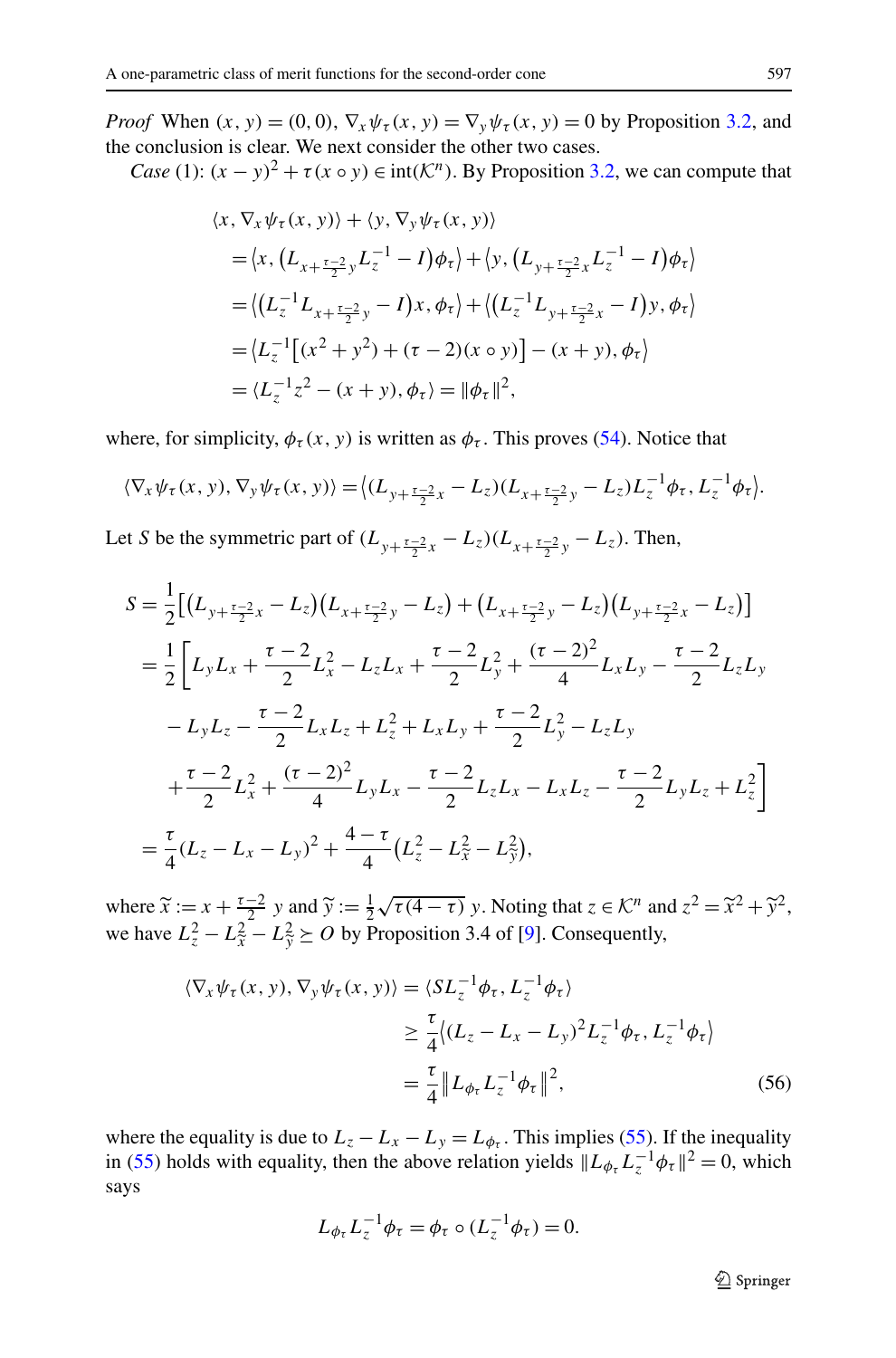<span id="page-17-0"></span>By the definition of Jordan product,  $\langle \phi_\tau, L_z^{-1} \phi_\tau \rangle = 0$ . This implies  $\phi_\tau = 0$  since  $L_z^{-1}$  > *O*. Conversely, if  $\phi_\tau = 0$ , then it follows from ([24\)](#page-6-0) that  $(\nabla_x \psi_\tau(x, y),$  $\nabla_{\mathbf{v}} \psi_{\tau}(\mathbf{x},\mathbf{v}) = 0.$ 

*Case* (2):  $(x, y) \neq (0, 0)$  and  $(x - y)^2 + \tau(x \circ y) \notin \text{int}(\mathcal{K}^n)$ . By [\(25](#page-7-0)), we can compute

$$
\langle x, \nabla_x \psi_\tau(x, y) \rangle + \langle y, \nabla_y \psi_\tau(x, y) \rangle \n= \left\langle \frac{x_1 x + y_1 y + \frac{\tau - 2}{2} (y_1 x + x_1 y)}{x_1^2 + y_1^2 + (\tau - 2) x_1 y_1} - (x + y), \phi_\tau(x, y) \right\rangle \n= ||\phi_\tau(x, y)||^2,
$$

where the last equality uses  $(23)$  $(23)$ . This proves  $(54)$  $(54)$ . Equation  $(55)$  $(55)$  holds since

$$
\langle \nabla_x \psi_\tau(x, y), \nabla_y \psi_\tau(x, y) \rangle
$$
\n
$$
= \left[ \frac{x_1 + \frac{\tau - 2}{2} y_1}{\sqrt{x_1^2 + y_1^2 + (\tau - 2) x_1 y_1}} - 1 \right] \left[ \frac{y_1 + \frac{\tau - 2}{2} x_1}{\sqrt{x_1^2 + y_1^2 + (\tau - 2) x_1 y_1}} - 1 \right] ||\phi_\tau(x, y)||^2
$$
\n
$$
\geq 0,
$$

where the inequality is due to

$$
\frac{x_1 + \frac{\tau - 2}{2}y_1}{\sqrt{x_1^2 + y_1^2 + (\tau - 2)x_1y_1}} \le 1 \quad \text{and} \quad \frac{y_1 + \frac{\tau - 2}{2}x_1}{\sqrt{x_1^2 + y_1^2 + (\tau - 2)x_1y_1}} \le 1.
$$

If [\(55](#page-15-0)) holds with equality, then either  $\phi_{\tau}(x, y) = 0$  or

$$
\frac{x_1 + \frac{\tau - 2}{2}y_1}{\sqrt{x_1^2 + y_1^2 + (\tau - 2)x_1y_1}} = 1 \quad \text{or} \quad \frac{y_1 + \frac{\tau - 2}{2}x_1}{\sqrt{x_1^2 + y_1^2 + (\tau - 2)x_1y_1}} = 1.
$$

In the second case, we have  $y_1 = 0$  and  $x_1 \ge 0$ , so that Lemma [3.1](#page-5-0) yields  $y_2 = 0$  and  $x_1 = ||x_2||$ . In the third case, we have  $x_1 = 0$  and  $y_1 \ge 0$ , so that Lemma [3.1](#page-5-0) yields  $x_2 = 0$  and  $y_1 = ||y_2||$ . Thus, in the two cases, we have  $\langle x, y \rangle = 0$ ,  $x \in \mathcal{K}^n$ ,  $y \in \mathcal{K}^n$ . Consequently,  $\phi_{\tau}(x, y) = 0$  by Proposition [3.1.](#page-4-0) Conversely, if  $\phi_{\tau} = 0$ , then from [\(24](#page-6-0)) it follows that  $\langle \nabla_x \psi_\tau(x, y), \nabla_y \psi_\tau(x, y) \rangle = 0$ . The proof is thus completed.  $\Box$ 

Next, we are in a position to establish another main result of this paper, that is, each stationary point of  $f<sub>\tau</sub>$  solves the SOCCP under the condition that

$$
\nabla F(\zeta) \text{ and } -\nabla G(\zeta) \text{ are column monotone for any } \zeta \in \mathbb{R}^n. \tag{57}
$$

**Proposition 4.1** Let  $f_\tau$  be given by ([11\)](#page-2-0). If F and G satisfies the condition (57), then *for every*  $\zeta \in \mathbb{R}^n$ , *either*  $f_\tau(\zeta) = 0$  *or*  $\nabla f_\tau(\zeta) \neq 0$ . *If*  $\nabla f_\tau(\zeta) \neq 0$  *and*  $\nabla G(\zeta)$  *is invertible, then*  $\langle d(\zeta), \nabla f_{\tau}(\zeta) \rangle < 0$ , *where*  $d(\zeta) := -(\nabla G(\zeta)^{-1})^{\mathrm{T}} \nabla_{x} \psi_{\tau}(F(\zeta), G(\zeta))$ .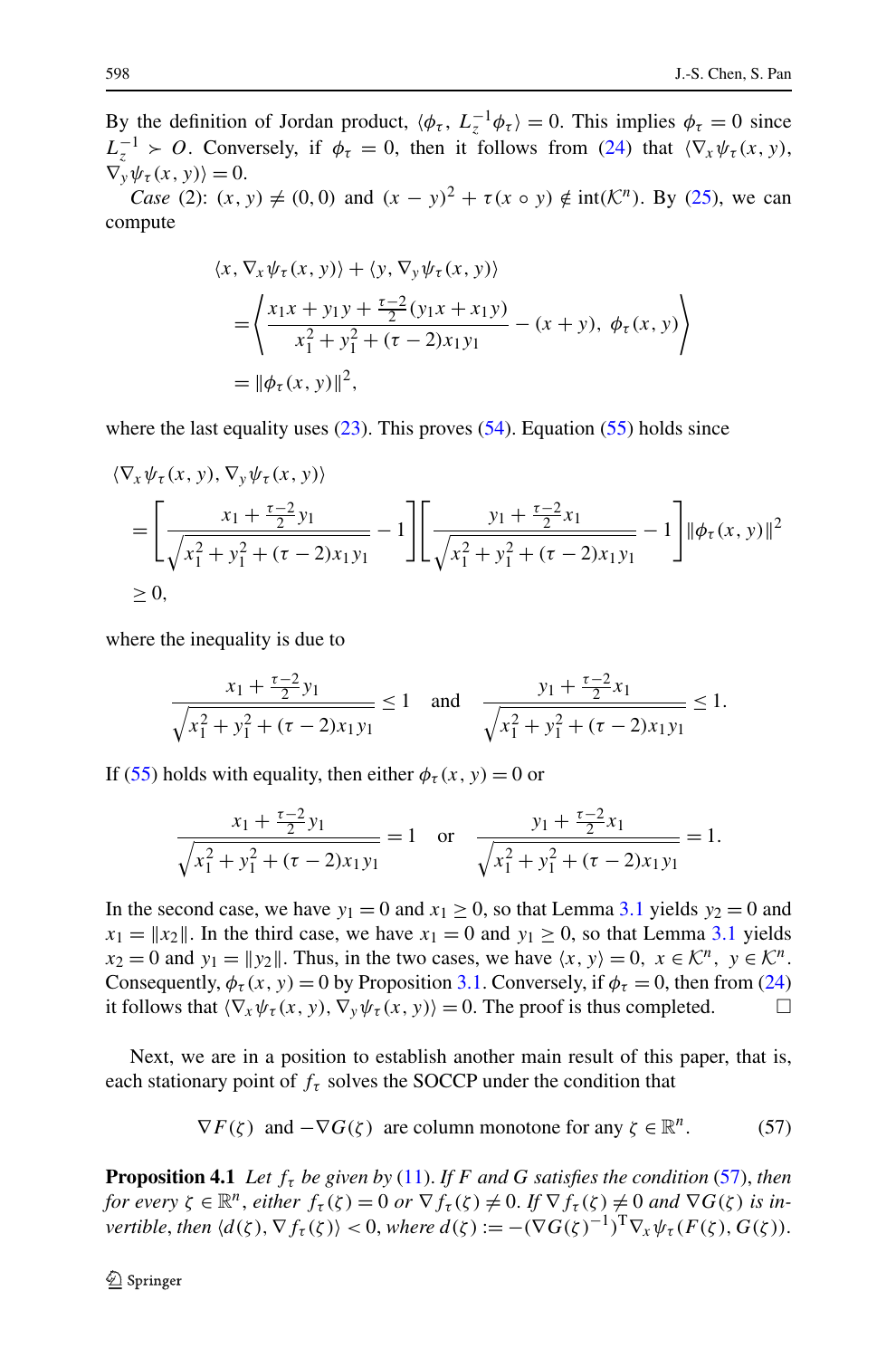*Proof* By Lemma [4.1,](#page-15-0) using the same arguments as those of [\[4](#page-24-0), Proposition 3] except that  $\psi_{FB}$  and  $f_{FB}$  are replaced by  $\psi_{\tau}$  and  $f_{\tau}$  yields the desired result, and we omit it.  $\Box$ 

From [\[7](#page-24-0), p. 1014] or [[14,](#page-24-0) p. 222],  $A, B \in \mathbb{R}^{n \times n}$  are column monotone if

$$
Au + Bv = 0 \implies u^{\mathrm{T}}v \ge 0 \quad \text{for any } u, v \in \mathbb{R}^n.
$$

By this, it is not hard to verify that, if  $\nabla G(\zeta)$  is invertible, the condition ([57\)](#page-17-0) is equivalent to requiring that  $\nabla G(\zeta)^{-1}\nabla F(\zeta) \succeq O$  for any  $\zeta \in \mathbb{R}^n$ . This implies that, for the SOCCP ([3\)](#page-1-0), the condition [\(57](#page-17-0)) is actually equivalent to *F* being monotone.

#### **5 Numerical experiments**

In this section, we use the merit function approach based on the unconstrained minimization  $(11)$  $(11)$  to solve convex SOCPs in the form of  $(4)$  $(4)$ , and compare the numerical performance of the method corresponding to different  $\tau \in (0, 4)$ . Throughout the experiments, we adopted the Cholesky factorization of  $AA<sup>T</sup>$  to evaluate  $F, G$ in [\(5](#page-1-0)), which was completed via the Matlab routine chol. For the vector  $\bar{x}$  satisfying  $A\bar{x} = b$ , we computed it as a solution of min<sub>*x*</sub>  $||Ax - b||$  using Matlab's least square solver.

All experiments were done at a PC of Pentium 4 with 2.8 GHz CPU and 512 MB memory, and the computer codes were all written in Matlab 6.5. In the experiments, we adopted the L-BFGS method, a limited-memory quasi-Newton method, with 5 limited-memory vector-updates to solve the minimization problem [\(11](#page-2-0)). For the scaling matrix  $H^0 = \gamma I$  in the L-BFGS, we adopted  $\gamma = p^T q / q^T q$  as recommended by [\[17](#page-25-0), p. 226], where  $p := \zeta - \zeta^{old}$  and  $q := \nabla f_\tau(\zeta) - \nabla f_\tau(\zeta^{old})$ . To ensure convergence, we reverted to the steepest descent direction  $-\nabla f_\tau(\zeta)$  whenever the current direction *d* failed to satisfy  $q^T d \leq 10^{-5} ||q|| \cdot ||d||$ . In addition, we used the nonmonotone line search as described in [\[10](#page-24-0)] to seek a suitable steplength, i.e., we computed the smallest nonnegative integer *l* such that

$$
f_{\tau}(\zeta^k + \rho^l d^k) \leq \mathcal{W}_k + \sigma \rho^l \nabla f_{\tau}(\zeta^k)^{\mathrm{T}} d^k
$$

where  $d^k$  denotes the direction in the *k*-th iteration generated by L-BFGS,  $\rho$  and  $\sigma$ are given parameters in the interval  $(0, 1)$ , and  $\mathcal{W}_k$  is given by

$$
\mathcal{W}_k = \max_{j=k-m_k,\dots,k} f_\tau(\zeta^j)
$$

and where, for a given nonnegative integer  $\hat{m}$  and  $s$ , we set

$$
m_k = \begin{cases} 0 & \text{if } k \le s, \\ \min\{m_{k-1} + 1, \hat{m}\} & \text{otherwise.} \end{cases}
$$

Throughout the experiments, we chose the following parameters for the algorithm:

$$
\rho = 0.5
$$
,  $\sigma = 1.0e - 4$ ,  $\hat{m} = 5$  and  $s = 5$ .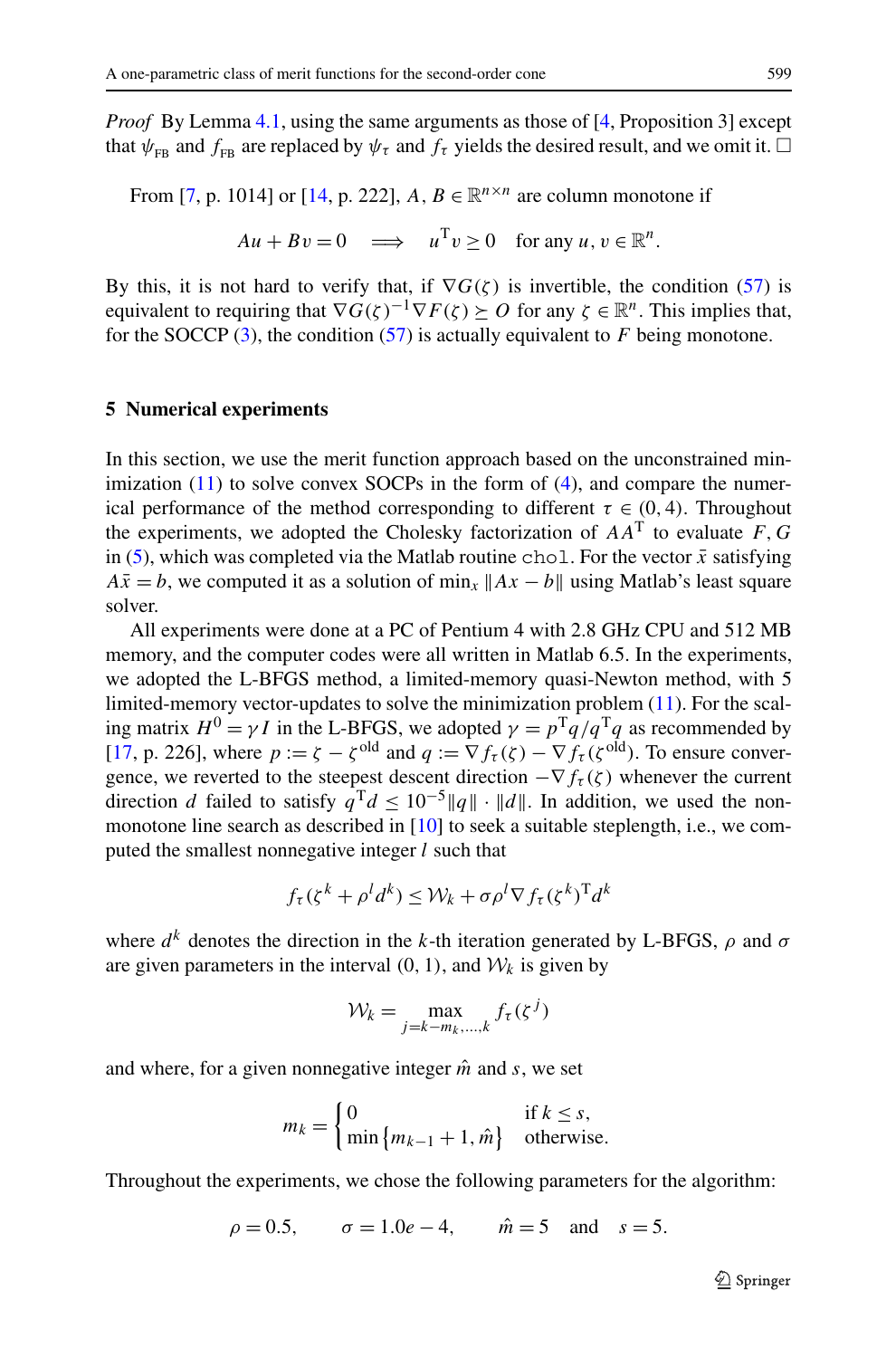The starting point was set to be  $\zeta^{init} = 0$ , and the algorithm was stopped whenever the number of function evaluations for  $f_\tau$  is over 10000 or max $\{f_\tau(\zeta),|\langle F(\zeta),G(\zeta)\rangle|\}\leq$  $10^{-6}$ .

The first group of test instances is the linear SOCP from the DIMACS library [[18\]](#page-25-0), in which *A* is sparse and  $g(x) = c^{T}x$ . Numerical results are summarized in Table 1, where the first row lists the name of the problem and the dimension  $(m, n)$  of  $A$ , NF denotes the number of function evaluations for solving each test problem, Gap means the absolute complementarity gap, i.e., the value of the function  $|\langle F(\zeta), G(\zeta) \rangle|$  at the final iteration, and Cpu records the CPU time in second to reach termination condition for each test problem. For these test problems, we see from Table 1 that the

| τ    | nb   | (123, 2383) |        | $nb-L2$ | (123, 4195) |       | nb-L2-Bessel<br>(123, 2641) |           |      |  |
|------|------|-------------|--------|---------|-------------|-------|-----------------------------|-----------|------|--|
|      | NF   | Gap         | Cpu    | NF      | Gap         | Cpu   | NF                          | Gap       | Cpu  |  |
| 0.05 | 6153 | $7.53e-8$   | 1708.9 | 723     | 7.47e-7     | 230.9 | 305                         | 1.17e-7   | 75.0 |  |
| 0.1  | 4093 | 6.68e-7     | 931.9  | 700     | $5.00e-8$   | 172.7 | 241                         | $4.29e-7$ | 58.9 |  |
| 0.5  | 3370 | 2.78e-7     | 763.7  | 422     | 2.78e-7     | 116.7 | 234                         | $2.52e-7$ | 53.5 |  |
| 1.0  |      | 7.83e-6     | 2365.0 | 475     | $6.32e-7$   | 136.3 | 166                         | 6.71e-7   | 43.9 |  |
| 1.5  | 3257 | $6.36e-8$   | 734.5  | 605     | 9.78e-7     | 159.4 | 161                         | $4.04e-7$ | 42.3 |  |
| 2.0  | 3672 | 6.49e-7     | 788.3  | 839     | $4.40e-7$   | 196.8 | 287                         | 7.99e-7   | 59.4 |  |
| 2.5  | 1218 | 5.76e-7     | 263.7  | 597     | $6.32e-8$   | 139.1 | 222                         | 9.77e-7   | 53.8 |  |
| 3.0  | 2537 | 7.19e-7     | 533.5  | 634     | 6.27e-7     | 155.4 | 289                         | 5.43e-7   | 64.1 |  |
| 3.5  | 7404 | 1.14e-7     | 1867.1 | 706     | 8.70e-7     | 184.0 | 239                         | 1.21e-7   | 57.8 |  |
| 3.9  | 2606 | $6.23e-7$   | 513.8  | 793     | 9.87e-7     | 201.1 | 245                         | 1.55e-7   | 55.0 |  |

**Table 1** Numerical results with different  $\tau$  for three DIMACS problems

A hyphen means the number of function evaluations is over 10 000

| τ    | (500, 50, 2)<br>(353, 904) |              |       | (500, 50, 10)<br>(349, 900) |                 | (800, 80, 8)<br>(577, 1458) |      |                    | (1000, 100, 5)<br>(723, 1824) |      |              |        |
|------|----------------------------|--------------|-------|-----------------------------|-----------------|-----------------------------|------|--------------------|-------------------------------|------|--------------|--------|
|      | NF                         | Gap          | Cpu   | NF                          | Gap             | Cpu                         | NF   | Gap                | Cpu                           | NF   | Gap          | Cpu    |
| 0.05 |                            | 1086 6.84e-7 | 58.31 | 617                         | 9.39e-7 37.50   |                             |      | 746 9.53e-7        | 98.17                         |      | 1592 1.68e-7 | 320.4  |
| 0.1  |                            | 848 9.91e-7  | 45.12 | 525                         | 8.07e-7         | 30.92                       | 629  | 2.17e-7            | 84.84                         | 1353 | $9.09e-7$    | 255.7  |
| 0.5  |                            | 1046 6.87e-7 | 58.59 | 389                         | 5.34e-7 23.41   |                             | 916  | 1.92e-7            | 111.1                         | 1529 | 6.05e-7      | 308.5  |
| 1.0  | 1015                       | 4.41e-8      | 55.90 | 407                         | $6.00e-7$ 24.57 |                             | 703  | 2.41e-7            | 96.98                         |      | 1514 3.30e-7 | 312.3  |
| 1.5  | 1487                       | 3.75e-7      | 78.36 | 472                         | $6.22e-8$       | 28.23                       | 834  | $8.62e-7$          | 102.3                         | 1498 | 2.78e-7      | 309.0  |
| 2.0  | 1169                       | 9.53e-7      | 62.03 |                             | 463 7.27e-7     | 28.07                       | 877  | 3.78e-7            | 113.8                         | 1777 | 3.16e-7      | 350.6  |
| 2.5  | 1468                       | 3.07e-7      | 75.87 | 573                         | 2.35e-7         | 34.56                       | 713  | $1.11e-7$          | 94.3                          | 1403 | $4.02e-7$    | 291.8  |
| 3.0  | 1532                       | 9.30e-7      | 79.11 | 683                         | 4.81e-7         | 39.93                       | 1180 | 4.13e-7            | 144.9                         |      | 2594 2.24e-7 | 525.5  |
| 3.5  |                            | 1802 4.54e-7 | 85.65 | 980                         | 9.95e-7         | 52.93                       |      | 1847 3.65e-7 212.5 |                               |      | 3587 7.02e-7 | 675.8  |
| 3.9  | 4236                       | $9.97e-8$    | 149.6 | 1891                        | 7.98e-7         | 73.31                       |      | 4515 5.72e-7       | 370.9                         | 9281 | 8.58e-7      | 1244.9 |

**Table 2** Numerical results with different *τ* for CSOCPs with dense *A*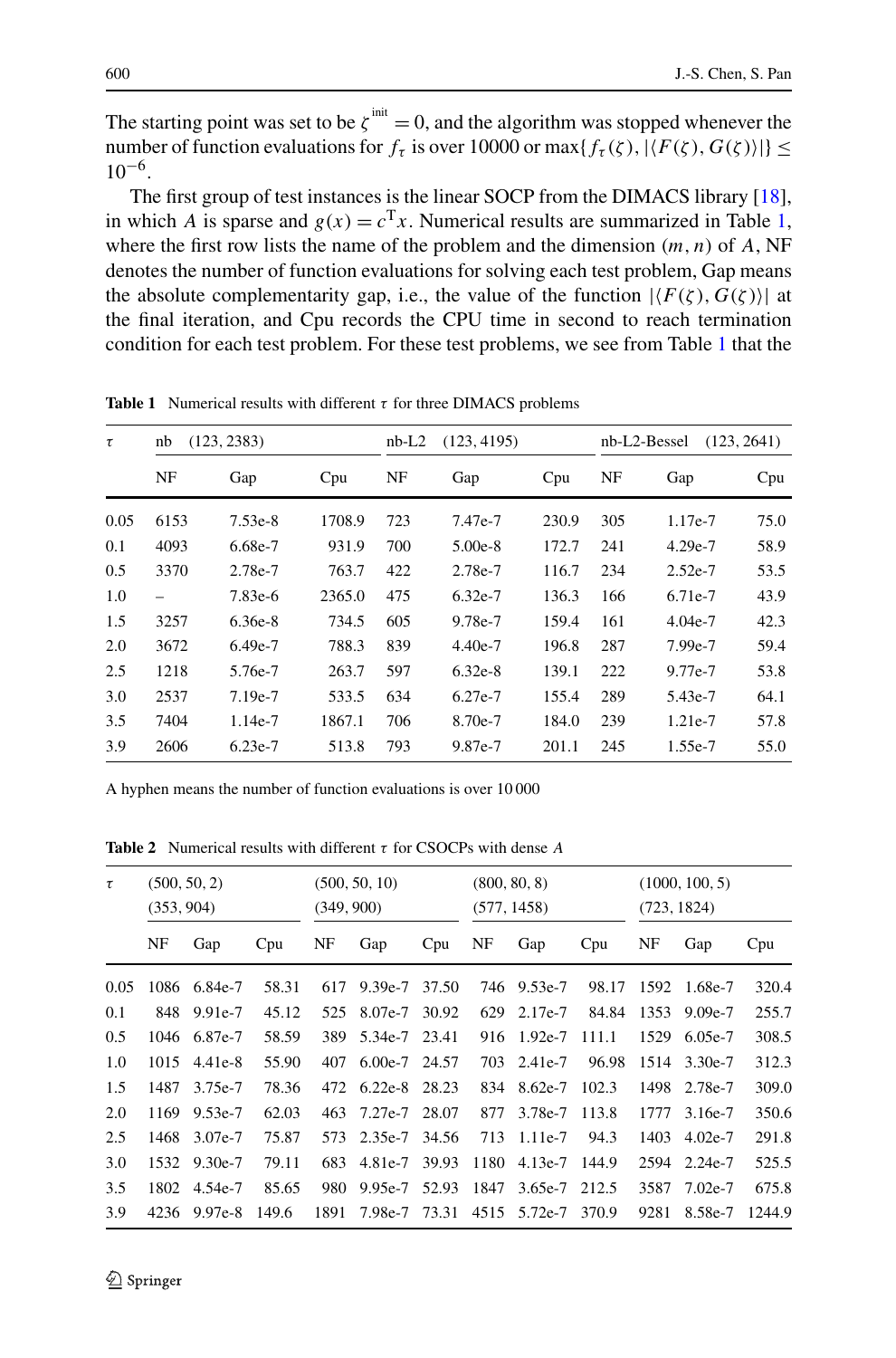merit function method has better numerical performance when  $\tau \in [1.5, 3]$ , whereas as  $\tau \to 0$  or  $\tau \to 4$ , its numerical performance becomes worse, which is particularly remarkable for the more difficult problem "nb". Also, the method with *τ* = 1*.*5, 2*.*5 or 3 works better than with  $\tau = 2$ .

The second group of test instances is the convex SOCP with dense *A*. To generate such test problems randomly, we consider the more realistic problem of minimizing a sum of the *k* largest Euclidean norms with a convex regularization term:  $\min_{u \geq 0} \sum_{i=1}^{k} \|s_{[i]}\| + h(u)$ , where  $\|s_{[1]}\|, \ldots, \|s_{[r]}\|$  are the norms  $\|s_1\|, \ldots, \|s_r\|$ sorted in nonincreasing order with  $r \geq k$  and  $s_i = b_i - A_i x$  for  $i = 1, ..., r$  with  $A_i \in \mathbb{R}^{m_i \times l}$  and  $b_i \in \mathbb{R}^{m_i}$ , and  $h : \mathbb{R}^l \to \mathbb{R}$  is a twice continuously differentiable convex function. The problem can be converted to the CSOCP:

min (1-k/r) 
$$
\sum_{i=1}^{r} v_i + \frac{k}{r} \sum_{i=1}^{r} w_i + h(u)
$$
  
s.t.  $A_i u + s_i = b_i$ ,  $i = 1, 2, ..., r$ ,  
\n $(w_1 - v_1) - (w_2 - v_2) = 0$ ,  
\n $\vdots$   
\n $(w_1 - v_1) - (w_r - v_r) = 0$ ,  
\n $u \ge 0$ ,  $v_i \ge 0$ ,  $(w_i, s_i) \in \times \mathcal{K}^{m_i+1}$ ,  $i = 1, 2, ..., r$ .

In our tests, we set  $h(u) := \frac{1}{3} ||u||_3^3$  with  $|| \cdot ||_3$  denoting the 3-norm, and generated each  $m_i$  randomly from  $\{2, \ldots, 10\}$  and each entry of  $A_i$  and  $b_i$  randomly by a uniform distribution from  $[-1, 1]$  and  $[-5, 5]$ , respectively. Thus, if  $d \ge m = m_1 + \cdots + m_r$ , the constraint matrix is dense. The numerical results are reported in Table 2, in which the first row lists several groups of different  $(l, r, k)$ , and the second row gives the dimension *(m,n)* of *A*.

For the dense test problems, we see from Table 2 that the merit function method with  $\tau \in [0.1, 2.5]$  has better numerical performance, and as  $\tau \to 4$  or  $\tau \to 0$ , its numerical performance also becomes much worse. Combining with the above experiment results, we may draw a conclusion that the function  $\psi_{\tau}$  with  $\tau = 2$  is not the best, and if the parameter  $\tau$  is appropriately chosen,  $\psi_{\tau}$  can be an alternative for the FB merit function. For example, for the sparse linear SOCPs, the parameter  $\tau = 2.5$ or 3.0 is more satisfactory, whereas for the dense convex SOCPs,  $\tau = 0.1, 0.5$  or 1.0 seems to be more favorable.

# **6 Conclusions**

We have considered a one-parametric class of merit functions for the SOCCP. We showed that  $\psi_{\tau}$  is continuously differentiable everywhere and shares the same favorable properties as the FB merit function  $\psi_{FB}$  which was recently studied in [[4\]](#page-24-0). Although the proof techniques used in this paper may look similar to those used in [\[4](#page-24-0)], the algebraic analysis is indeed much harder and subtle since a generalization is considered. In addition, numerical results are reported for the merit function approach based on  $\psi_{\tau}$  by solving the sparse and dense convex SOCPs, which indicate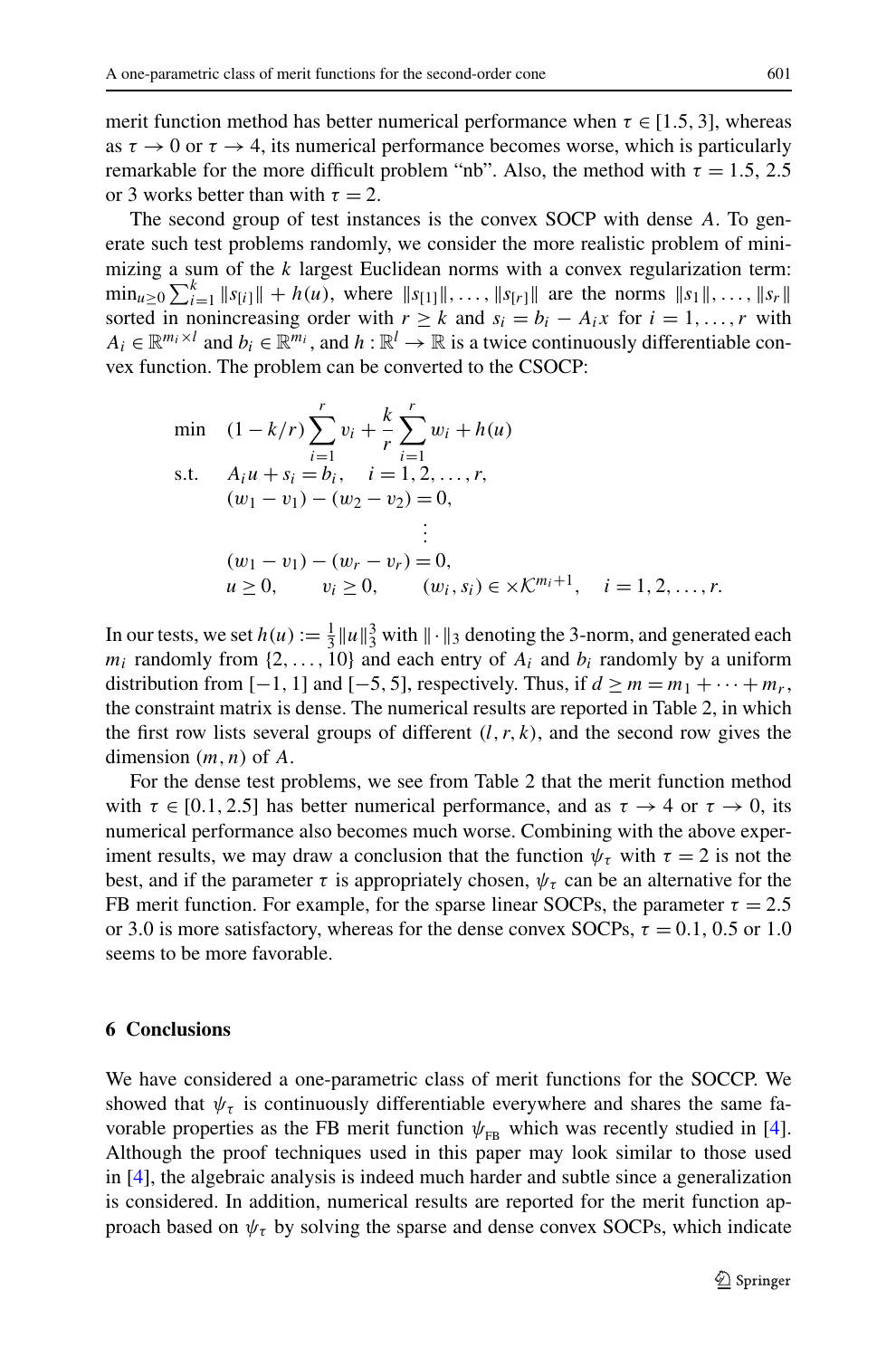<span id="page-21-0"></span>that  $\psi_{\tau}$  can be an alternative for  $\psi_{FB}$  when the parameter  $\tau$  is appropriately chosen, as well as provides some helpful advices on the choice of  $\tau$ . Thus, it is worthwhile to study other algorithms based on the class of functions. Another direction is to study the convergence properties which are seldom analyzed for the SOCCP. We will leave them as future research topics.

## **Appendix: Proofs of Lemmas [3.2](#page-10-0) and [3.3](#page-10-0)**

*Proof of Lemma [3.2](#page-10-0)* The first inequality can be proved by expanding the square on both sides and using the Cauchy-Schwartz inequality. It remains to show the second inequality. Since the left-hand side of the second inequality can be simplified as

$$
||x||^{2} + \frac{(\tau - 2)^{2}}{4} ||y||^{2} + (\tau - 2)x^{T}y
$$
  
+2(-1)<sup>i</sup>  $\left(x_{1} + \frac{\tau - 2}{2}y_{1}\right) \left(x_{2} + \frac{\tau - 2}{2}y_{2}\right)^{T} \frac{w_{2}}{||w_{2}||},$ 

whereas the right-hand side equals to

$$
||x||^{2} + ||y||^{2} + (\tau - 2)x^{T}y + 2(-1)^{i} + (-1)^{i}||w_{2}||,
$$

we only need to prove the following inequality

$$
(-1)^{i} \left[ 2\left(x_{1} + \frac{\tau - 2}{2}y_{1}\right)\left(x_{2} + \frac{\tau - 2}{2}y_{2}\right)^{T} \frac{w_{2}}{\|w_{2}\|} - \|w_{2}\|\right] \le \frac{\tau(4-\tau)}{4} \|y\|^{2}.
$$

Considering that  $\frac{\tau(4-\tau)}{4} > 0$  and  $||w_2|| > 0$ , the last inequality is actually equivalent to

$$
\left|2\left(x_1+\frac{\tau-2}{2}y_1\right)\left(x_2+\frac{\tau-2}{2}y_2\right)^{\mathrm{T}}w_2-\|w_2\|^2\right|\leq\frac{\tau(4-\tau)}{4}\|y\|^2\|w_2\|.\tag{58}
$$

By using  $w_2 = 2(x_1x_2 + y_1y_2) + (\tau - 2)(x_1y_2 + y_1x_2)$ , we can compute

$$
2(x_1 + ((\tau - 2)/2)y_1)(x_2 + ((\tau - 2)/2)y_2)^T w_2
$$
  
=  $\left[4x_1y_1 + 4(\tau - 2)x_1^2 + 2(\tau - 2)y_1^2 + 3(\tau - 2)^2x_1y_1 + \frac{(\tau - 2)^3}{2}y_1^2\right]x_2^T y_2$   
+  $\left[2(\tau - 2)x_1y_1 + (\tau - 2)^2x_1^2 + (\tau - 2)^2y_1^2 + \frac{(\tau - 2)^3}{2}x_1y_1\right]||y_2||^2$   
+  $\left[4x_1^2 + 4(\tau - 2)x_1y_1 + (\tau - 2)^2y_1^2\right]||x_2||^2$ 

and

$$
||w_2||^2 = [8x_1y_1 + 2(\tau - 2)^2x_1y_1 + 4(\tau - 2)x_1^2 + 4(\tau - 2)y_1^2]x_2^{\mathrm{T}}y_2
$$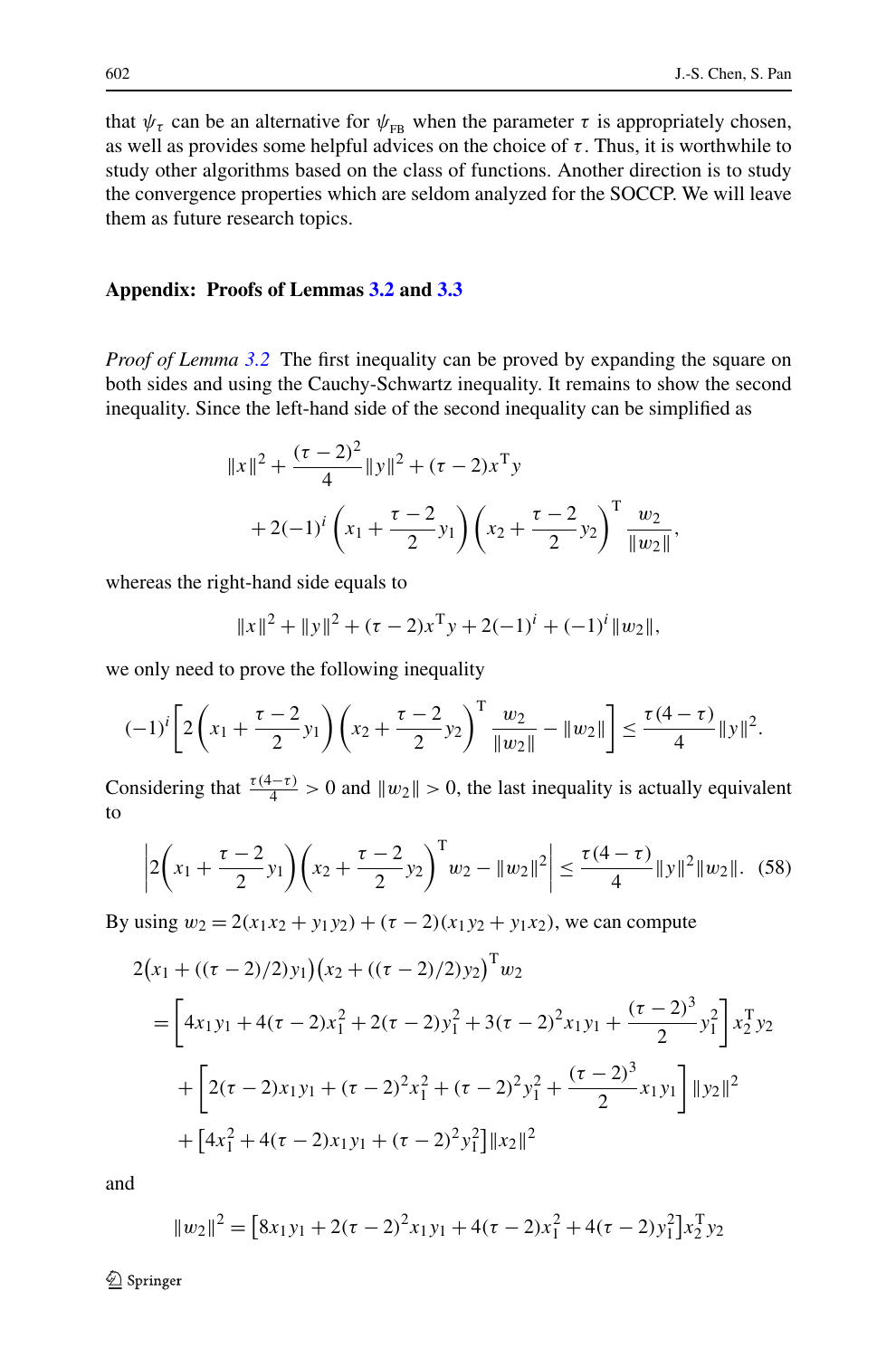+ 
$$
[4y_1^2 + (\tau - 2)^2x_1^2 + 4(\tau - 2)x_1y_1]||y_2||^2
$$
  
+  $[4x_1^2 + 4(\tau - 2)x_1y_1 + (\tau - 2)^2y_1^2]||x_2||^2$ .

Applying these two equalities, it then follows that

$$
2(x_1 + ((\tau - 2)/2)y_1)(x_2 + ((\tau - 2)/2)y_2)^T w_2 - ||w_2||^2
$$
  
= 
$$
\left[ ((\tau - 2)^2 - 4)x_1y_1 + ((\tau - 2)^3/2 - 2(\tau - 2))y_1^2 \right] x_2^T y_2
$$
  
+ 
$$
\left[ ((\tau - 2)^2 - 4)y_1^2 + ((\tau - 2)^3/2 - 2(\tau - 2))x_1y_1 \right] ||y_2||^2
$$
  
= 
$$
(\tau^2 - 4\tau) \left[ x_1y_1x_2^T y_2 + \frac{\tau - 2}{2}y_1^2x_2^T y_2 + y_1^2 ||y_2||^2 + \frac{\tau - 2}{2}x_1y_1 ||y_2||^2 \right].
$$

From this, to show the inequality in [\(58](#page-21-0)), it suffices to prove that

$$
|4x_1y_1x_2^Ty_2 + 2(\tau - 2)x_1y_1||y_2||^2 + 4y_1^2||y_2||^2 + 2(\tau - 2)y_1^2x_2^Ty_2|
$$
  
\n
$$
\le ||y||^2||w_2||. \tag{59}
$$

Let *L* and *R* denote, respectively, the square of the left-hand side and the right-hand side of (59). We argue the assertion (59) by verifying that  $R - L \ge 0$ . Since

$$
L = (2x_1 + (\tau - 2)y_1)^2 4y_1^2 (x_2^{\mathrm{T}} y_2)^2 + (2y_1 + (\tau - 2)x_1)^2 4y_1^2 ||y_2||^4
$$
  
+  $8y_1^2 ||y_2||^2 x_2^{\mathrm{T}} y_2 (4x_1y_1 + 2(\tau - 2)x_1^2 + 2(\tau - 2)y_1^2 + (\tau - 2)^2 x_1y_1),$ 

and

$$
R = ||y||^4 [(2x_1 + (\tau - 2)y_1)^2 ||x_2||^2 + (2y_1 + (\tau - 2)x_1)^2 ||y_2||^2]
$$
  
+ 
$$
||y||^4 [8x_1y_1 + 2x_1y_1(\tau - 2)^2 + 4(\tau - 2)(x_1^2 + y_1^2)]x_2^T y_2.
$$

Taking the difference between *R* and *L* leads to

$$
R - L = (2x_1 + (\tau - 2)y_1)^2 (||y||^4 ||x_2||^2 - 4y_1^2 (x_2^T y_2)^2)
$$
  
+  $(2y_1 + (\tau - 2)x_1)^2 (||y||^4 ||y_2||^2 - 4y_1^2 ||y_2||^4)$   
+  $8x_1y_1x_2^T y_2 (||y||^4 - 4y_1^2 ||y_2||^2)$   
+  $4(\tau - 2)x_2^T y_2x_1^2 (||y||^4 - 4y_1^2 ||y_2||^2)$   
+  $4(\tau - 2)x_2^T y_2y_1^2 (||y||^4 - 4y_1^2 ||y_2||^2)$   
+  $2(\tau - 2)^2 x_1y_1x_2^T y_2 (||y||^4 - 4y_1^2 ||y_2||^2)$   
 $\geq (||y||^4 - 4y_1^2 ||y_2||^2) [(2x_1 + (\tau - 2)y_1)^2 ||x_2||^2 + (2y_1 + (\tau - 2)x_1)^2 ||y_2||^2$   
+  $8x_1y_1x_2^T y_2 + 4(\tau - 2)x_2^T y_2x_1^2 + 4(\tau - 2)x_2^T y_2y_1^2 + 2(\tau - 2)^2 x_1y_1x_2^T y_2]$   
=  $(y_1^2 - ||y_2||^2)^2 ||2x_1x_2 + (\tau - 2)y_1x_2 + 2y_1y_2 + (\tau - 2)x_1y_2||^2 \geq 0.$ 

2 Springer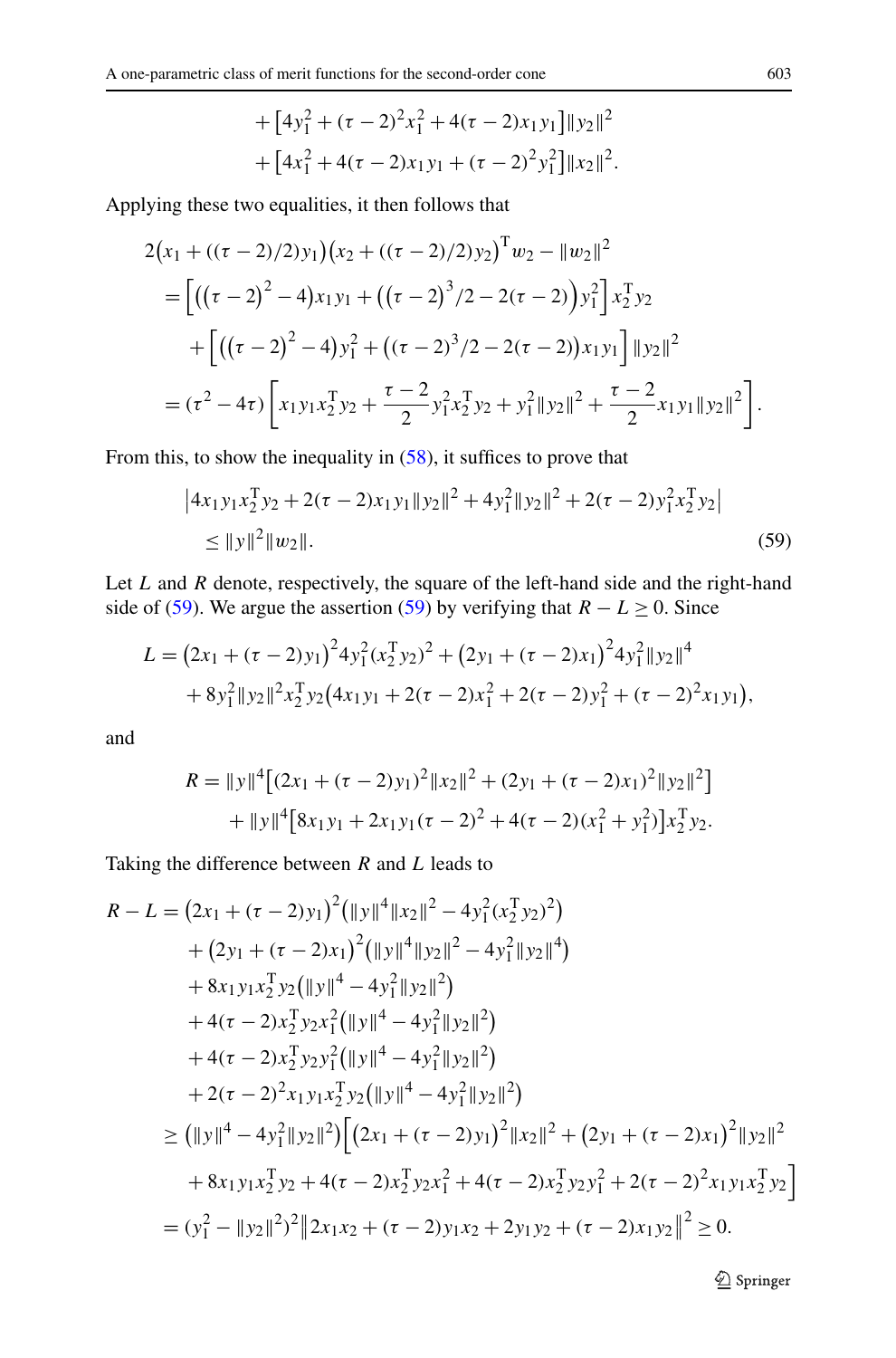By the symmetry of  $x$  and  $y$ , the above results also hold when interchanging  $x$ and *y*.

*Proof of Lemma* [3.3](#page-10-0) By the symmetry of x and y, it suffices to prove the first inequal-ity in ([28\)](#page-10-0). Let  $x = (x_1, x_2), y = (y_1, y_2) \in \mathbb{R} \times \mathbb{R}^{n-1}$  with  $(x - y)^2 + \tau(x \circ y) \in$ int( $K<sup>n</sup>$ ). We will proceed the proof by the following two cases: (1)  $w_2 = 0$  and (2)  $w_2 \neq 0$ .

*Case* (1):  $w_2 = 0$ . In this case,  $z_2 = 0$  and  $z_1 = \sqrt{\|x\|^2 + \|y\|^2 + (\tau - 2)x^{\mathrm{T}}y} > 0$ . Hence,

$$
L_{x+\frac{\tau-2}{2}y}L_{z}^{-1} = \frac{1}{\sqrt{\|x\|^2 + \|y\|^2 + (\tau-2)x^{\mathrm{T}}y}} \begin{pmatrix} x_1 + \frac{\tau-2}{2}y_1 & x_2^{\mathrm{T}} + \frac{\tau-2}{2}y_2^{\mathrm{T}} \\ x_2 + \frac{\tau-2}{2}y_2 & (x_1 + \frac{\tau-2}{2}y_1)I \end{pmatrix}.
$$

Notice that  $||x||^2 + ||y||^2 + (\tau - 2)x^T y = ||x + \frac{\tau - 2}{2}y||^2 + \frac{\tau(4 - \tau)}{4}||y||^2$ . Therefore,

$$
\frac{|x_1 + \frac{\tau - 2}{2}y_1|}{\sqrt{\|x\|^2 + \|y\|^2 + (\tau - 2)x^{\mathrm{T}}y}} \le 1 \quad \text{and} \quad \frac{\|x_2 + \frac{\tau - 2}{2}y_2\|}{\sqrt{\|x\|^2 + \|y\|^2 + (\tau - 2)x^{\mathrm{T}}y}} \le 1.
$$

This shows that each element in  $L_{x+\frac{\tau-2}{2}}$ ,  $L_z^{-1}$  is bounded with the bound independent of *x*, y and  $\tau$ , and consequently the first inequality in [\(28](#page-10-0)) holds under this case.

*Case* (2):  $w_2 \neq 0$ . Now let  $\lambda_1$  and  $\lambda_2$  be the spectral values of *w*. By [\(18](#page-5-0)) and ([14\)](#page-3-0),

$$
L_{x+\frac{\tau-2}{2}y}L_{z}^{-1} = \begin{pmatrix} bs_1 + cs_2^T \bar{w}_2 \ cs_1 \bar{w}_2^T + as_2^T + (b-a)s_2^T \bar{w}_2 \bar{w}_2^T \\ bs_2 + cs_1 \bar{w}_2 \ cs_2 \bar{w}_2^T + as_1 I + (b-a)s_1 \bar{w}_2 \bar{w}_2^T \end{pmatrix},
$$

where  $\bar{w}_2 = \frac{w_2}{\|w_2\|}$ ,  $s = (s_1, s_2) = x + \frac{\tau - 2}{2}y$ , and *a*, *b* and *c* are given by

$$
a = \frac{2}{\sqrt{\lambda_2} + \sqrt{\lambda_1}}, \qquad b = \frac{\sqrt{\lambda_2} + \sqrt{\lambda_1}}{2\sqrt{\lambda_2\lambda_1}}, \qquad c = \frac{\sqrt{\lambda_1} - \sqrt{\lambda_2}}{2\sqrt{\lambda_2\lambda_1}}.
$$

Using Lemma [3.2](#page-10-0) and noting that  $s_1 = x_1 + \frac{\tau - 2}{2}y_1$  and  $s_2 = x_2 + \frac{\tau - 2}{2}y_2$ , we have

$$
\left|bs_1 + cs_2^{\mathrm{T}}\bar{w}_2\right| \le \frac{1}{2\sqrt{\lambda_2}}\left|s_1 + s_2^{\mathrm{T}}\bar{w}_2\right| + \frac{1}{2\sqrt{\lambda_1}}\left|s_1 - s_2^{\mathrm{T}}\bar{w}_2\right| \le 1,
$$
  

$$
\left\|bs_2 + cs_1\bar{w}_2\right\| \le \frac{1}{2\sqrt{\lambda_2}}\left\|s_2 + s_1\bar{w}_2\right\| + \frac{1}{2\sqrt{\lambda_1}}\left\|s_2 - s_1\bar{w}_2\right\| \le 1,
$$
  

$$
\left\|cs_1\bar{w}_2^{\mathrm{T}} + bs_2^{\mathrm{T}}\bar{w}_2\bar{w}_2^{\mathrm{T}}\right\| = \left\|\frac{1}{2\sqrt{\lambda_2}}\left(s_1 + s_2^{\mathrm{T}}\bar{w}_2\right)\bar{w}_2^{\mathrm{T}} - \frac{1}{2\sqrt{\lambda_1}}\left(s_1 - s_2^{\mathrm{T}}\bar{w}_2\right)\bar{w}_2^{\mathrm{T}}\right\|
$$
  

$$
\le \frac{1}{2\sqrt{\lambda_2}}\left|s_1 + s_2^{\mathrm{T}}\bar{w}_2\right| + \frac{1}{2\sqrt{\lambda_1}}\left|s_1 - s_2^{\mathrm{T}}\bar{w}_2\right| \le 1,
$$
  

$$
\left\|as_2^{\mathrm{T}} - as_2^{\mathrm{T}}\bar{w}_2\bar{w}_2^{\mathrm{T}}\right\| \le \left\|\frac{2s_2^{\mathrm{T}}}{\sqrt{\lambda_2} + \sqrt{\lambda_1}}\right\| \cdot \left\|I - \bar{w}_2\bar{w}_2^{\mathrm{T}}\right\|_F \le 2(n+1),
$$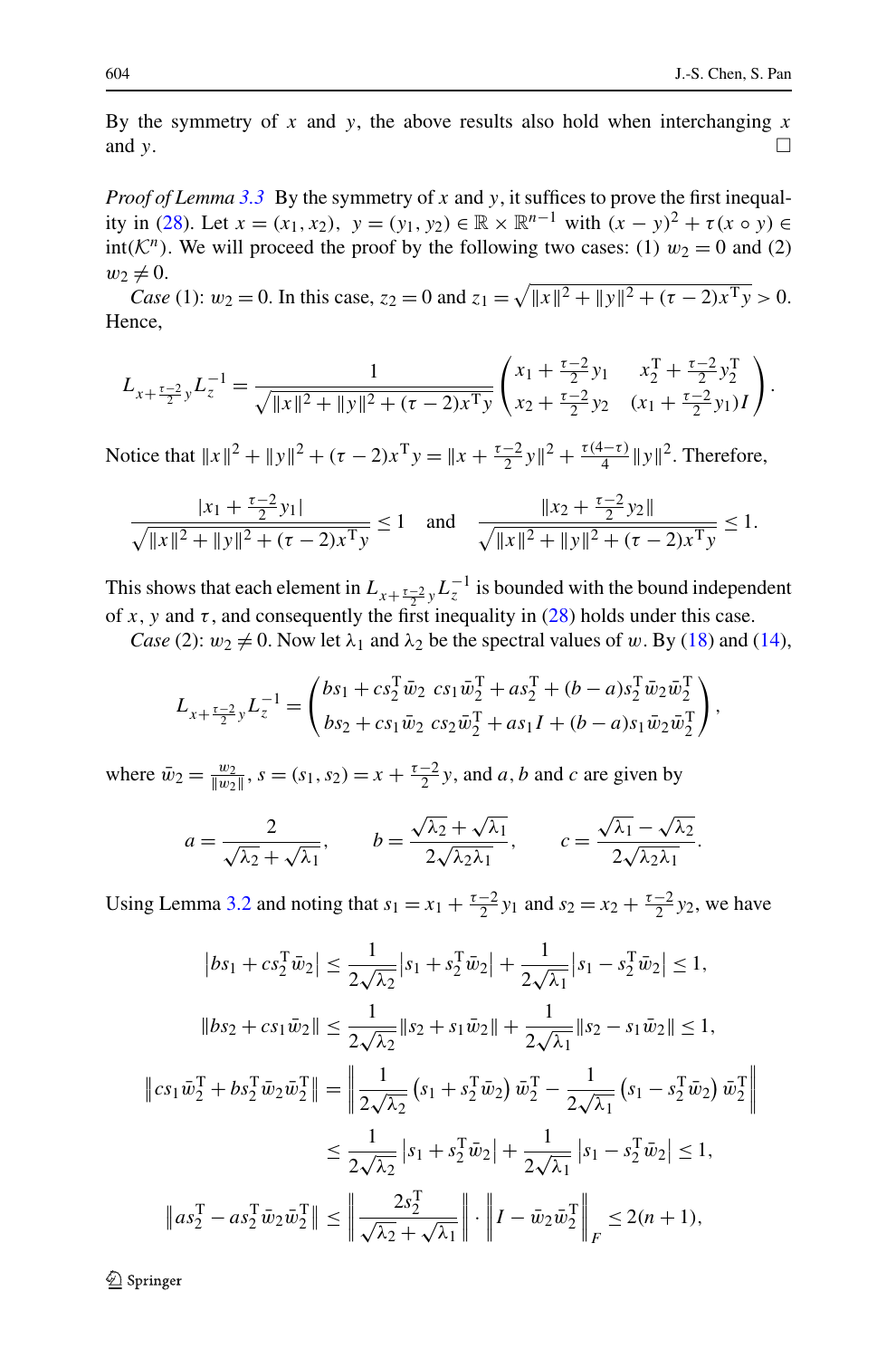<span id="page-24-0"></span>
$$
\|cs_2\bar{w}_2^{\mathrm{T}} + bs_1\bar{w}_2\bar{w}_2^{\mathrm{T}}\|_F = \left\|\frac{1}{2\sqrt{\lambda_2}}(s_2 + s_1\bar{w}_2)\,\bar{w}_2^{\mathrm{T}} - \frac{1}{2\sqrt{\lambda_1}}(s_2 - s_1\bar{w}_2)\,\bar{w}_2^{\mathrm{T}}\right\|_F
$$
  

$$
\leq \frac{1}{2\sqrt{\lambda_2}}\|s_2 + s_1\bar{w}_2\| + \frac{1}{2\sqrt{\lambda_1}}\|s_2 - s_1\bar{w}_2\| \leq 1,
$$
  

$$
\|as_1I - as_1\bar{w}_2\bar{w}_2^{\mathrm{T}}\|_F \leq \left\|\frac{2s_1}{\sqrt{\lambda_2} + \sqrt{\lambda_1}}\right\| \cdot \|I - \bar{w}_2\bar{w}_2^{\mathrm{T}}\|_F \leq 2(n+1).
$$

The above inequalities show that every entry of  $L_{x+\frac{\tau-2}{2}}$ ,  $L_z^{-1}$  is bounded with the bound independent of *x*, *y* and *τ*. Thus, the first inequality in [\(28\)](#page-10-0) also holds under this case.

**Acknowledgement** The work of J.-S. Chen is partially supported by National Science Council of Taiwan.

The authors would like to thank two anonymous referees for their helpful comments and suggestions on the revision of this paper.

## **References**

- 1. Alizadeh, F., Goldfarb, D.: Second-order cone programming. Math. Program. **95**, 3–51 (2003)
- 2. Alizadeh, F., Schmieta, S.: Symmetric cones, potential reduction methods, and word-by-word extensions. In: Wolkowicz, H., Saigal, R., Vandenberghe, L. (eds.) Handbook of Semidefinite Programming, pp. 195–233. Kluwer Academic, Boston (2000)
- 3. Andersen, E.D., Roos, C., Terlaky, T.: On implementing a primal-dual interior-point method for conic quadratic optimization. Math. Program. **95**, 249–277 (2003)
- 4. Chen, J.-S., Tseng, P.: An unconstrained smooth minimization reformulation of the second-order cone complementarity problem. Math. Program. **104**, 293–327 (2005)
- 5. Chen, J.-S., Chen, X., Tseng, P.: Analysis of nonsmooth vector-valued functions associated with second-order cone. Math. Program. **101**, 95–117 (2004)
- 6. Chen, X.-D., Sun, D., Sun, J.: Complementarity functions and numerical experiments for second-order cone complementarity problems. Comput. Optim. Appl. **25**, 39–56 (2003)
- 7. Facchinei, F., Pang, J.-S.: Finite-Dimensional Variational Inequalities and Complementarity Problems, vols. I and II. Springer, New York (2003)
- 8. Ferris, M.C., Mangasarian, O.L., Pang, J.-S. (eds.): Complementarity: Applications, Algorithms and Extensions. Kluwer Academic, Dordrecht (2001)
- 9. Fukushima, M., Luo, Z.-Q., Tseng, P.: Smoothing functions for second-order cone complementarity problems. SIAM J. Optim. **12**, 436–460 (2002)
- 10. Grippo, L., Lampariello, F., Lucidi, S.: A nonmonotone line search technique for Newton's method. SIAM J. Numer. Anal. **23**, 707–716 (1986)
- 11. Hayashi, S., Yamashita, N., Fukushima, M.: A combined smoothing and regularization method for monotone second-order cone complementarity problems. SIAM J. Optim. **15**, 593–615 (2005)
- 12. Kanzow, C., Kleinmichel, H.: A new class of semismooth Newton-type methods for nonlinear complementarity problems. Comput. Optim. Appl. **11**, 227–251 (1998)
- 13. Lobo, M.S., Vandenberghe, L., Boyd, S., Lebret, H.: Application of second-order cone programming. Linear Algebra Appl. **284**, 193–228 (1998)
- 14. Luo, Z.-Q., Tseng, P.: A new class of merit functions for the nonlinear complementarity problem. In: Ferris, M.C., Pang, J.-S. (eds.) Complementarity and Variational Problems: State of the Art, pp. 204– 225. SIAM, Philadelphia (1997)
- 15. Mittelmann, H.D.: An independent benchmarking of SDP and SOCP solvers. Math. Program. **95**, 407–430 (2003)
- 16. Monteiro, R.D.C., Tsuchiya, T.: Polynomial convergence of primal-dual algorithms for the secondorder cone programs based on the MZ-family of directions. Math. Program. **88**, 61–83 (2000)